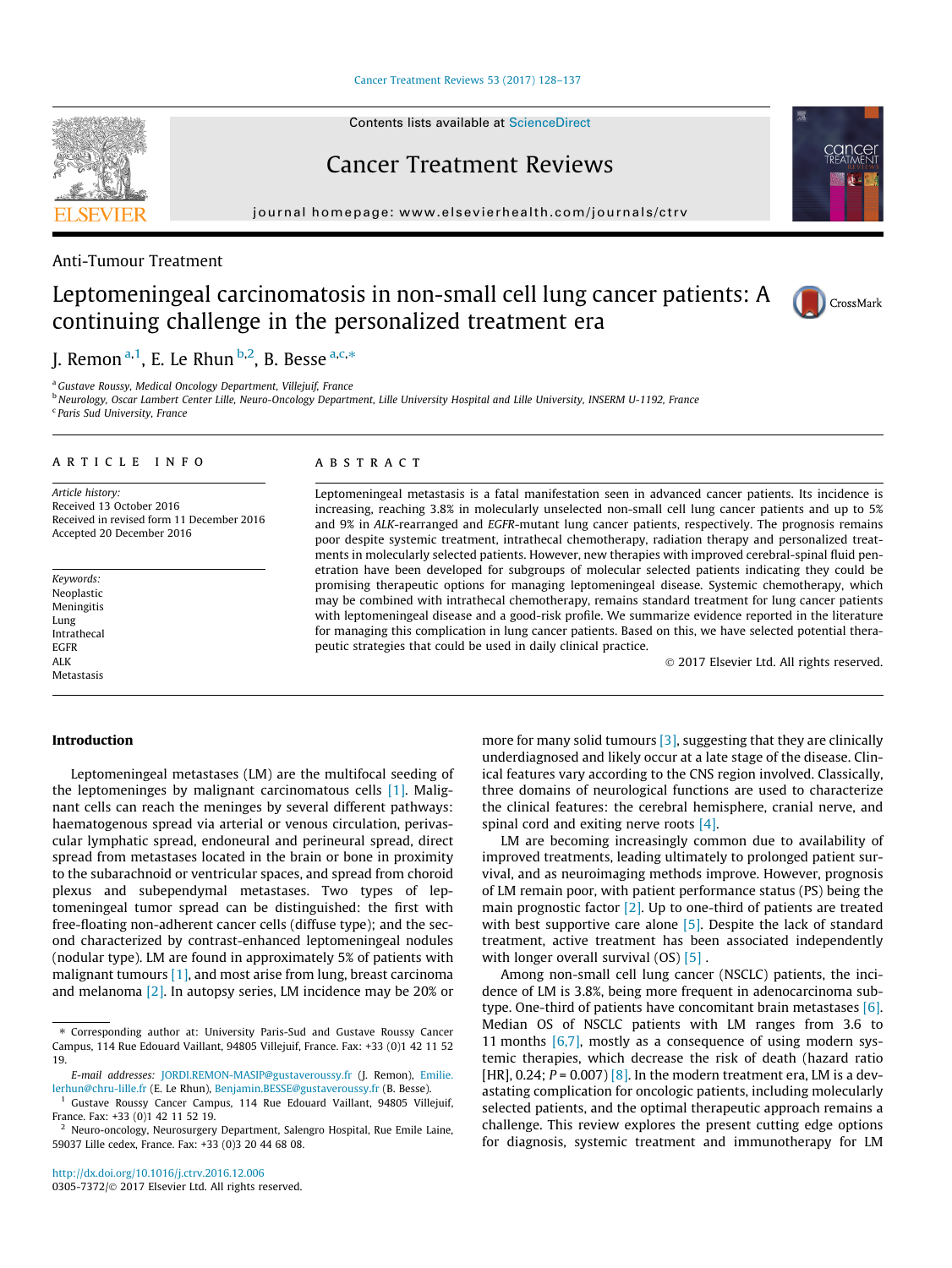among NSCLC patients, examining the efficacy of personalized treatments in molecularly-selected lung cancer patients with LM. Based on our literature review we have selected some therapeutic recommendations, which could be used in daily clinical practice ([Table 1](#page-2-0)).

## Diagnostic

Diagnosis of LM is based on three assessments types: clinical, imaging and cerebral-spinal fluid (CSF) cytological examinations. Initial clinical manifestations can be subtle and may include cauda equine symptoms or signs, cranial nerve deficits, headaches and back pain, visual disturbances, diplopia, hearing loss and neurocognitive syndromes. In advanced stages, symptoms related to elevated intracranial pressure could occur [\[9,10\].](#page-6-0) In current trials, it is based on the identification of malignant cells in the CSF, or in absence of its identification based on suggestive clinical and imaging findings. Brain and spine MRI represent the gold standard for the imaging evaluation of LM. LM brain involvement is observed in 40–75% and spine involvement in 15–25% of cases. The sensitivity of MRI in LM from solid tumors is estimated at 70–87% and the specificity at 75–94% [\[11\]](#page-6-0). Gadolinium-enhanced MRI could increase sensitivity specially for LM manifest primarily or solely as cranial nerve involvement [\[12\].](#page-6-0) Any irritation of the leptomeninges including neurosurgery or lumbar punctures can induce contrast enhancement, thus MRI should be obtained prior to such procedures whenever feasible. Of note, a normal MRI does not rule out LM [\[10\],](#page-6-0) and it can occur in up to 20% of cases [\[5\].](#page-6-0) Standard CSF evaluations are abnormal in more than 90% of cases [\[11\]](#page-6-0) with elevated protein levels or hypoglucorachia in CSF [\[13\].](#page-6-0) CSF cytological analysis remains the gold standard for identification of LM with a sensitivity of the first CSF examination varying from 45% to 50%. Usually two successive CSF samples are required to adequately assess cytology  $[10]$ . However, in up to 30% of LM the CSF cytological analysis is negative and MRI suggests the diagnosis [\[5\]](#page-6-0). Several procedures can increase the sensitivity of the cytological analysis, such as the tumor marker-immunostaining fluorescence in situ hybridization (TM-iFISH) in lung cancer patients  $[14]$ . Likewise, CSF analysis using CellSearch<sup>m</sup>, an epithelial-cell adhesion molecule (EpCAM)-based method involving immunomagnetic enrichment followed by flow cytometry, which was designed for peripheral blood studies, has been reported by different teams and appears promising [\[4,15\].](#page-6-0) Direct DNA sequencing of LM in CSF of NSCLC patients allows identification of sensitizing and resistance EGFR mutations, even in the absence of malignant cell in the CSF, reporting equivalent EGFR mutation subtypes in the CSF and in the primary tumor [\[16,17\]](#page-6-0).

## Treatment

Treatment objectives for LM are to improve neurologic symptoms, quality of life, and survival, while maintaining marginal toxicity. Standard treatment is yet to be established due to the lack of randomized clinical trials with definitive conclusions. This situation is explained by low incidence rates, the rapidly progressing nature of the disease, and the heterogeneous LM population. As such, most treatment recommendations are based on clinical experience or patient cohorts and experts' experience, all with low levels of evidence. Parameters defining poor-risk and good-risk patients categories ([Table 2](#page-2-0)) have been defined in an attempt to distinguish patients in whom only supportive care is appropriated. One major problem for evaluating the efficacy of treatments for LM is the lack of standardization with respect to response criteria (clinical, neuroimaging, and CSF analysis) in clinical trials [\[10\].](#page-6-0) Recently, the Response Assessment in Neuro-Oncology (RANO) LM working group critically re-evaluated the endpoints and response criteria across published randomized studies [\[10\]](#page-6-0). Based on this preliminary work, the group has proposed three basic elements in assessing response in LM: a standardized neurological examination, CSF cytology or flow cytometry, and radiologic evaluation. However, this instrument will require prospective validation [\[116\].](#page-9-0) However, we can already establish that among NSCLC patients with LM, survival could be considered the most important indicator of response evaluation.

## Intrathecal chemotherapy

Intrathecal chemotherapy (ITC) in combination with systemic treatment is the mainstay of treatment for non-nodular types of LM, although its superiority compared with systemic treatment alone has not been established in randomized trials [\[18–23\].](#page-6-0) Recently, some retrospective data have reported its efficacy among NSCLC patients [\[24,25\].](#page-6-0) A recent pooled analysis, evaluated 589 NSCLC patients receiving ITC, with 37 patients receiving ITC only, while 552 patients received multiple interventions, such as ITC, whole-brain radiotherapy (WBRT), epidermal growth factor receptor (EGFR) tyrosine kinase inhibitors (TKIs), systemic chemotherapy or best supportive care. The study reported a re-evaluated cytological, clinical and radiographic rates of 55% (53–60%;  $n = 49$ , 64% (53–79%;  $n = 58$ ), and 53% ( $n = 32$ ), respectively, and median OS of 6.0 months. The median survival time of patients who received ITC only (7.5 months) was much longer than that of patients who received multiple interventions (3.0–5.0 months) [\[26\]](#page-7-0). However, given the limited number of patients, the heterogeneity in the ITC treatment and other confounding factors it is difficult to draw robust conclusions about the efficacy of ITC in NSCLC patients and clinical trials are needed.

In another study in NSCLC patients, cytological response after ITC was reported to be a prognostic factor (median survival of 5.5 months for cytological responders versus 1.4 months for nonresponders,  $p = 0.075$ ). PS and clinical improvement after ITC were also significant prognostic factors [\[25\].](#page-7-0) However, predictive value of cytological conversion remains controversial.

Intact blood–brain and blood-CSF barriers limit penetration into the CSF of most anticancer drugs, giving CSF exposure of usually less than 5% of the plasma concentration [\[4\].](#page-6-0) Three drugs are routinely used for intrathecal application: methotrexate, Ara-C (liposomal cytarabine), and thiotepa [\(Table 3\)](#page-2-0). Methotrexate is the drug with the broadest experience in treating LM, however the precise schedule of administration and the duration of treatment has not been established. The most common doses of methotrexate are 10–15 mg twice weekly for 4–6 weeks as treatment induction. If negative cytology is achieved after induction, induction therapy once weekly is continued for another month before switching to monthly maintenance ITC  $[9,13]$  ([Table 3](#page-2-0)). However, the RANO group reported that CSF response definitions vary widely across trials [\[10\]](#page-6-0). It has been suggested that at each ITC, CSF should be taken and analyzed to monitor the disease response in parallel with the patient's clinical course. In patients without cytology clearance and clinically stable or improved outcomes, it may be advisable to continue the induction ITC for 1 month before switching to maintenance ITC. Termination of ITC may be indicated in cases of clinical or CSF cytology deterioration [\[9,13\]](#page-6-0), however the duration of the maintenance treatment is not consensual. A leukoencephalopathy after methotrexate may occur, especially if methotrexate is administered after rather than before radiotherapy. Thus in combined treatments, methotrexate ITC should be administered 2 or 3 weeks before WBRT [\[9\]](#page-6-0). Also, in 10–50% of cases reversible chemical aseptic meningitis may occur after IT liposomal cytarabine that can be overcome with oral steroids.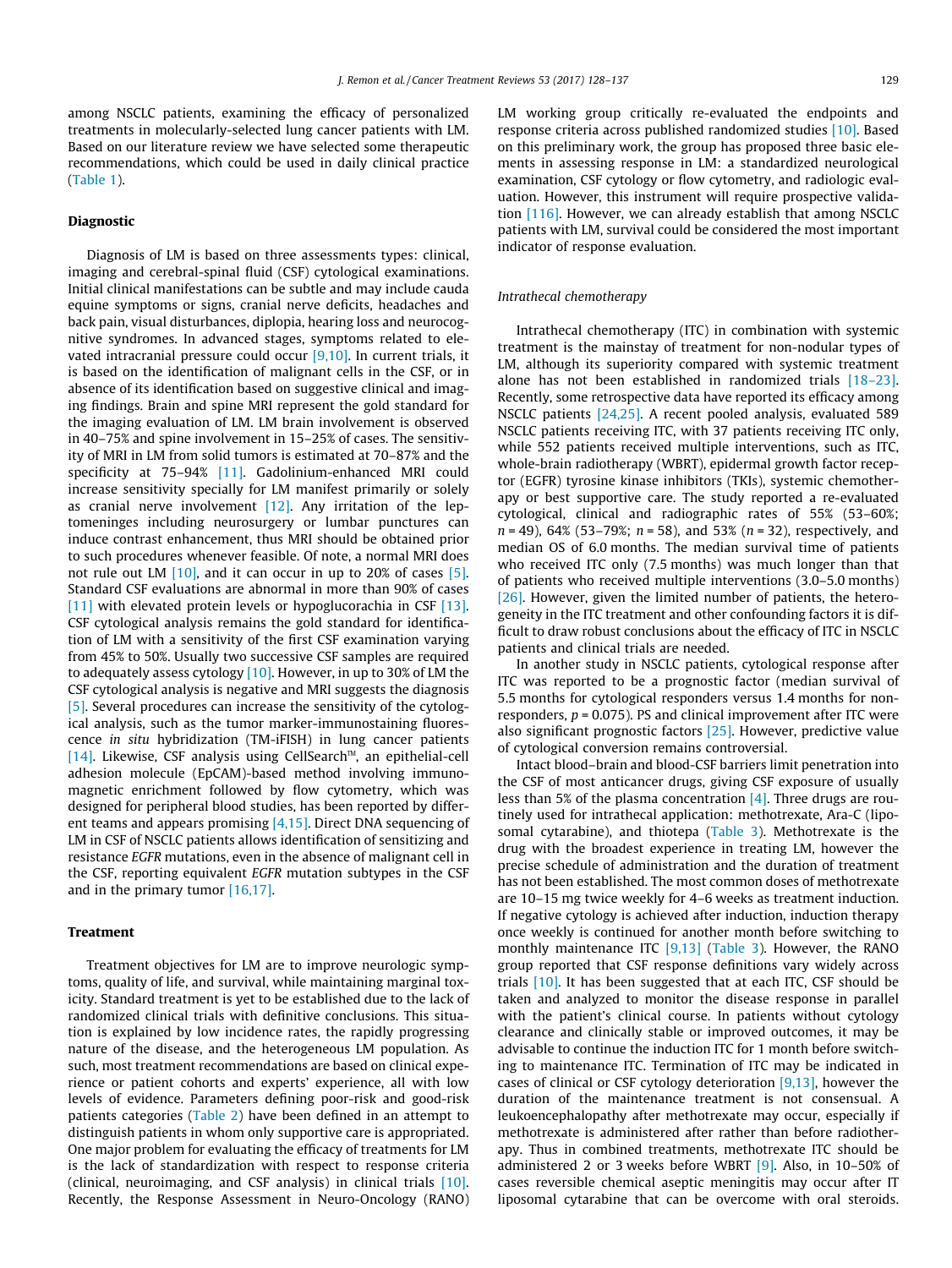#### <span id="page-2-0"></span>Table 1

Recommendations for diagnostic and treatment of leptomeningeal carcinomatosis in non-small cell lung cancer patients. LC: leptomeningeal metastases. ITC: intrathecal chemotherapy.

#### Diagnostic

- Diagnosis of LM is based on three assessments types: clinical, imaging and cerebral-spinal fluid cytological examinations.
- Oncogenic driver mutations can be detected in the CSF.

Treatment

- Good-prognostic risk patients: intensive treatment is recommended
- Low-prognostic risk patients: best supportive care is appropriate

Intrathecal chemotherapy

- Intrathecal chemotherapy might have an impact in the outcome of NSCLC patients with LM, specially among those with cytological response.
- There is no standard regimen of ITC chemotherapy.
- Intrathecal chemotherapy is not appropriate for the treatment of nodular type of LM or bulky disease.
- Is not well established for molecular selected patients whether TKI should be administered or not concomitantly with ITC, however, it seems that concomitant
- treatment could have a positive impact in the outcome of these patients, except for ALK-rearranged patients treated with third-generation ALK TKIs.

Systemic chemotherapy

- Systemic chemotherapy after LC diagnosis in NSCLC patients is a prognostic factor.
- There is no standard systemic treatment, and the choice should be based on histologic subtype and molecular profile.
- Pemetrexed in non-squamous histology subtype has been reported as an effective treatment in patients with brain and leptomeningeal metastases.
- Patients with good PS and patients with LM at the time of initial NSCLC diagnosis are the most favourable subpopulation.
- The efficacy of bevacizumab in LC remains unknown.

Radiotherapy

- Focal radiotherapy could be applied for those patients with nodular type leptomeningeal disease or in symptomatic sites.
- The efficacy of whole brain radiotherapy in NSCLC patients with LM remains unclear with contradictory results in survival efficacy.
- Concomitant strategies with ITC are not recommended based on the risk of increased toxicity.

EGFR-mutant patients

- Based on the retrospective data and small sample size of the cohorts, firm conclusions cannot be drawn about the best therapeutic strategy in EGFR-mutant patient. Erlotinib could be more effective than gefitinib, and high doses of EGFR-TKI may be an appropriate strategy. However, the optimal dose and schedule remains
- unclear.
- High doses of EGFR TKI have no clear impact in survival but can achieve neurological symptoms improvement.
- Erlotinib 300 mg maybe a plausible option.
- Concomitant ITC should be recommended.
- Osimertinib 160 mg might be effective, but is still being evaluated.

ALK-rearranged patients

- The optimal approach for ALK-positive patients with LM is not yet defined.
- First-generation ALK TKIs has poor blood brain barrier penetration.
- Third-generation ALK TKIs may provide more efficacy into the CNS.
- In case of LM, if there are no option for second- or third-generation ALK TKI treatment, crizotinib and concomitant ITC could be recommended.
- Other molecular alterations
- The majority of oncogenic driver mutations in NSCLC patients are treated with TKI, with low CSF penetration.
- No standard treatment exists for HER2- or BRAF-mutant NSCLC patients with LM.
- Systemic chemotherapy plus ITC is appropriate for these subgroups of lung cancer patients.
- In HER2-positive breast cancer patients with LC, intrathecal trastuzumab has reported some efficacy, and it may be an option in the lung cancer setting. The optimal dose, the schedule and the convenience of combining with ITC are not yet consensual. Efficacy among HER2-mutant NSCLC patients is unknown. Immunotherapy
- Intracranial activity of immunotherapy has been reported (especially in cases of brain metastases), but not predictive factors are currently available and the efficacy in molecularly-selected NSCLC patients is unknown.

#### Table 2

Risk group stratification for leptomeningeal metastases patients (Adapted from NCCN guidelines 1.2016).

| Poor risk group                                                                       | Good risk group                                                           |
|---------------------------------------------------------------------------------------|---------------------------------------------------------------------------|
| Low performance status (<60%)<br>Multiple, serious, or major neurological<br>deficits | High performance status ( $\geq 60\%$ )<br>No major neurological deficits |
| Extensive systemic disease with few<br>treatment options                              | Minimal systemic disease                                                  |
| Bulky central nervous system disease                                                  | Reasonable systemic treatment<br>options, if needed                       |
| Encephalopathy                                                                        |                                                                           |

Renal impairment may increase the risk of methotrexate toxicity [\[9\]](#page-6-0).

#### Systemic chemotherapy

Most patients suffering from LM have active systemic disease that requires systemic treatment, the latter possibly also being active on LM [\[4\]](#page-6-0). Median OS after LM diagnosis in NSCLC patients is 4.3 months. Systemic chemotherapy after diagnosis of LM in NSCLC patients is a prognostic factor (OS: 11.5 months versus 1.4 months for patients without systemic treatment,  $p < 0.0001$ )

#### Table 3

Principal agents and schedules used for intrathecal chemotherapyCSF: cerebrospinal fluid.

| Agent                   | Half life<br>in CSF | Protocol                                                                                                                                                                                                                 |
|-------------------------|---------------------|--------------------------------------------------------------------------------------------------------------------------------------------------------------------------------------------------------------------------|
| Methotrexate            | 4.5–8 h             | Standard<br>10–15 mg twice weekly during 4 weeks<br>followed by<br>10–15 mg once weekly during 4 weeks,<br>followed by<br>10–15 mg monthly<br>High dose<br>15 mg/day from day 1 to 5 every 2 weeks<br>Maxim dose: 150 mg |
| Liposomal<br>cytarabine | $14-$<br>21 days    | 50 mg every 2 weeks (total, 8 weeks)<br>followed by<br>50 mg once monthly                                                                                                                                                |
| Thiotepa                | $3-4h$              | 10 mg twice par week (total, 4 weeks),<br>followed by<br>10 mg once par weeks (total, 4 weeks),<br>followed by<br>10 mg once monthly                                                                                     |

[\[25\]](#page-7-0). Patients with good PS and patients with LM at the time of initial NSCLC diagnosis are the most favourable subpopulation [\[25\].](#page-7-0)

No standard systemic treatment has been defined, and the choice should be based on histologic subtype and the molecular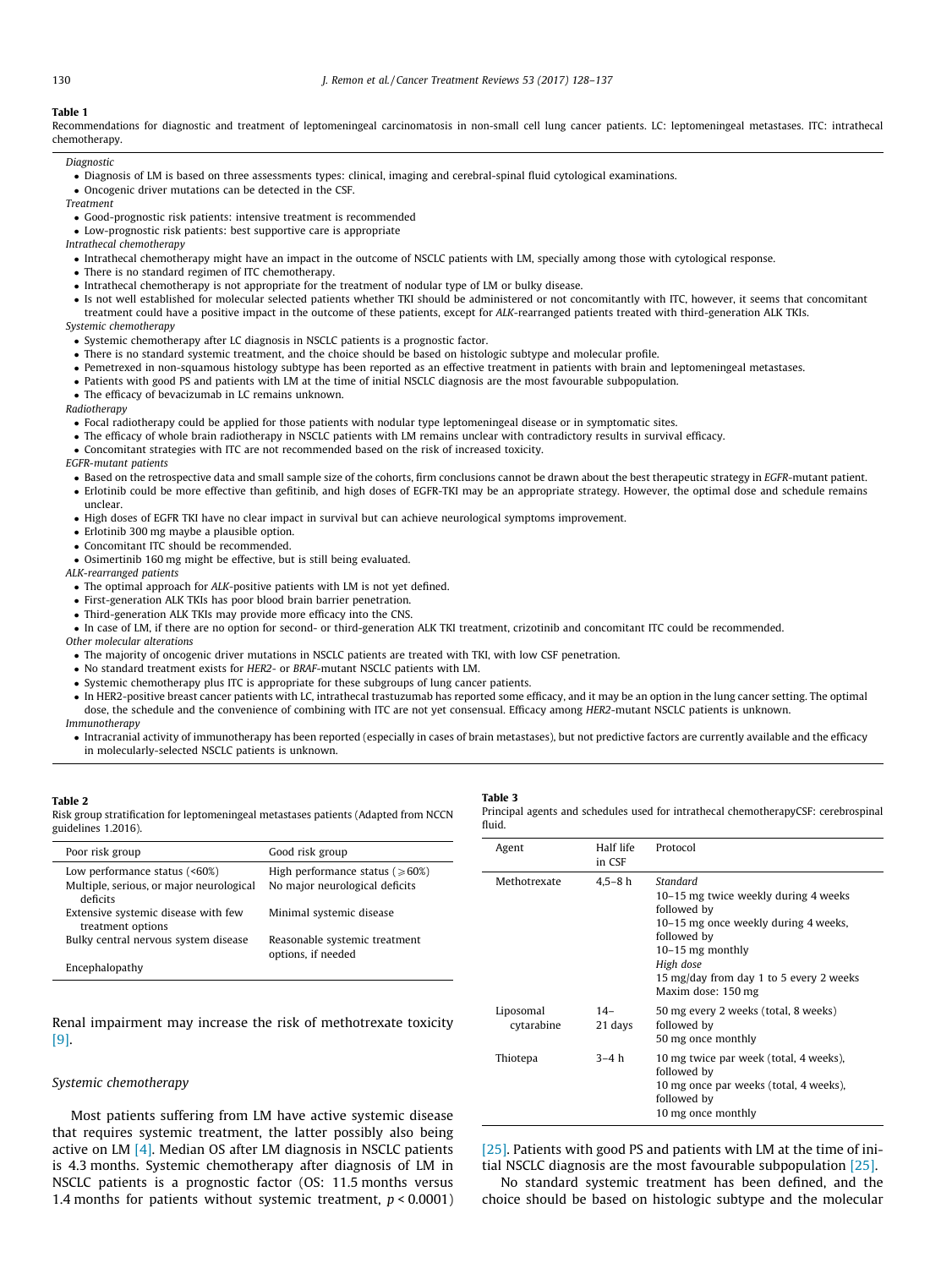profile of NSCLC patients. Pemetrexed combined with a platinum may be considered as the first-line treatment option for advanced NSCLC patients, especially those with non-squamous histology [\[27\].](#page-7-0) Although measured pemetrexed CSF concentrations in patients with an intact blood–brain barrier appear to be too low to be effective against CSF disease [\[28\]](#page-7-0), patients without brain metastases receiving maintenance pemetrexed developed fewer brain metastases than patients on the other regimens [\[29\]](#page-7-0).

Several studies have reported that vascular endothelial growth factor (VEGF) levels in the CSF of patients with LM were at least 14 fold higher than those in patients with other neurological disorders, and it was a negative prognostic factor [\[30,31\].](#page-7-0) Moreover, in a preclinical model, bevacizumab, a monoclonal anti-VEGF. A antibody prevents brain metastasis formation in lung adenocarcinoma [\[32\],](#page-7-0) but its efficacy in LM remains unknown. Among breast cancer patients with LM, the combination bevacizumab, etoposide cisplatin exhibited promising efficacy [\[33\]](#page-7-0). It is unknown whether the combination bevacizumab-pemetrexed can eliminate or delay the LM onset in NSCLC patients.

#### Radiotherapy

Radiotherapy is manly given for symptoms alleviation, CSF flow correction or for debulking to facilitate chemotherapy [\[13\].](#page-6-0) It is appropriate for patients with nodular type leptomeningeal disease. WBRT is typically used in cases of concurrent brain metastases or major meningeal cerebral involvement. Focal radiotherapy is used for meningeal nodular spinal or cerebral lesions or in symptomatic areas (fossa posterior or cauda equine) even in the absence of imaging abnormalities [\[9\]](#page-6-0). However, use of WBRT in NSCLC patients with LM needs to be better defined in clinical trials given its impact on patients' quality of life. In a retrospective cohort of NSCLC patients with LM  $(n = 212)$ , the median OS for patients who underwent WBRT for LM was longer than in those patients who did not (10.9 months versus 2.4 months,  $p = 0.002$ ) [\[6\].](#page-6-0) On the other hand, a recent study showed no difference in OS between patients treated with WBRT ( $n = 46$ ) and those who were not  $(n = 59, p = 0.84)$ , with a median OS for the whole cohort of 3 months [\[24\].](#page-6-0) Another retrospective study reported limited efficacy of WBRT alone as palliative treatment (median OS of 2 months) in 27 breast and lung cancer patients unsuitable for chemotherapy. The absence of cranial nerve dysfunction was the only significant prognostic factor for OS for with WBRT (median 3.7 *vs.* 19.4 weeks,  $p < 0.001$  [\[34\]](#page-7-0).

In a recent phase II trial with 59 patients with LM from solid tumors (including 32 NSCLC patients) and adverse prognostic factors, a combination of intensive treatment of concurrent radiotherapy (whole brain and/or spinal canal radiotherapy, 40 Gy/20f) and intrathecal methotrexate reported a median survival of 6 months and 1-year OS of 21.3%. Among NSCLC patients, clinical response rate was 87.5%, which correlated with OS (median OS 6.7 months), however, the toxicity of the combination treatment (20% severe toxicity including 15% grade 3 encephalopathy) argues against this strategy in daily clinical practice [\[35\].](#page-7-0) Prognostic factors should be taken into consideration to identify patients who are likely to benefit from WBRT. Concomitant strategies with ITC should be balanced against toxicity risks and are not considered as standard due to the toxicity profile.

## Molecularly-selected lung cancer patients

Approximately 20–25% of advanced NSCLC tumours, especially the adenocarcinoma subtype, have an actionable oncogenic driver mutations [\[36\]](#page-7-0) allowing personalized treatment. In Caucasian patients, the most frequent genetic alterations in advanced NSCLC are the KRAS mutation in  $\sim$ 29% of patients, the EGFR mutations in  $\sim$ 11%, ALK rearrangements in  $\sim$ 5% [\[37\]](#page-7-0), and MET mutations (exon 14) in 4% [\[38\].](#page-7-0) Other less frequent mutations include BRAF and PIK3CA mutations in  $\sim$ 2%, each, HER2 mutations in 1% of tumours [\[37\]](#page-7-0), and ROS1 rearrangements in 1% [\[39\].](#page-7-0) These oncogenic drivers are almost always mutually exclusive in this patient population [\[40\].](#page-7-0)

Personalized treatment with targeted therapies that match oncogenic drivers mutations has a clinical benefit for the patients [\[36,40\]](#page-7-0). However, the efficacy of personalized therapies with TKIs or monoclonal antibodies among molecularly-selected advanced NSCLC patients and LM is unknown because this population is excluded from clinical trials. Thus, the majority of data comes from retrospective analyses or from clinical cohorts. Recently among EGFR-mutant patients with brain metastases, upfront EGFR TKI (icotinib) improve outcome compared to initial WBRT  $[41]$ , but remains unknown if this strategy is effective as monotherapy or in combination with WBRT among LM population. However, based on preliminary efficacy of third-generation TKI radiotherapy may be delayed if clinical improvement occurs after personalised treatment initiation.

## EGFR-mutant NSCLC patients

EGFR mutations predict sensitivity to first- and secondgeneration EGFR TKIs such as erlotinib, gefitinib or afatinib. Response rate, progression-free survival and quality of life with EGFR TKIs are superior to standard first-line platinum doublet chemotherapy, making them the standard of care [\[42\]](#page-7-0).

It has been suggested that EGFR mutations appear early during multistep carcinogenesis and may even be associated with a metastatic tropism to the brain  $[43]$ . A review of 1,127 NSCLC patients found that those with EGFR-mutations were more likely to develop brain metastases (31.4% versus 19.7%, odds ratio, 1.86, 95% CI 1.39– 2.49; p < 0.001), and leptomeningeal dissemination (30.8% versus 12.7%; odds ratio 3.04, 95% CI 1.64–5.78; p < 0.001) than those with wild-type *EGFR* tumours [\[44\].](#page-7-0) In another retrospective cohort  $(n = 5387)$ , LM was also significantly more frequent in EGFRmutant tumors than EGFR-wild-type NSCLC patients (9.4% vs. 1.7%,  $p < 0.001$  [\[45\]](#page-7-0).

Globally the incidence of LM among EGFR-mutant NSCLC patients is  $\sim$ 9% [\[6,45,46\].](#page-6-0), with a median survival of 3.1 months, similar to that of unselected NSCLC patients. Although median OS in this group is poor, 44% of patients have prolonged survival of more than 6 months, suggesting a trend toward better prognosis for this subgroup of lung cancer patients with LM. PS is the most important prognostic factor  $[46]$ , and EGFR TKI therapy after diagnosis of LM remains an independent predictive factor of extended survival (median OS 10.0 vs. 3.3 months,  $p < 0.001$ ) [\[6,7,45\]](#page-6-0), with different prognoses according to the EGFR-mutation subtype [\[7\].](#page-6-0) In other retrospective series, the use of EGFR TKIs improved OS which reached a median of 19 months [\[24,25\]](#page-6-0). No other patientor treatment-related characteristics, including as age and treatment with high-dose EGFR TKI, influenced survival after LM diagnosis [\[46\]](#page-7-0). Also, a combination of WBRT and TKIs did not add any survival benefit beyond that in patients receiving only TKIs [\[45\]](#page-7-0).

In EGFR-mutant NSCLC patients the median time-elapsed between diagnosis of advanced NSCLC and LM is 13.6 months [\[46\]](#page-7-0). However, the use of EGFR TKIs does not affect the incidence or timing of LM development, and this risk increases over the time  $[47]$ . This may well be explained by the inability of currently available first-generation EGFR TKIs to cross the intact blood–brain barrier at recommended doses [\[48–51\],](#page-7-0) making alternative strategies essential.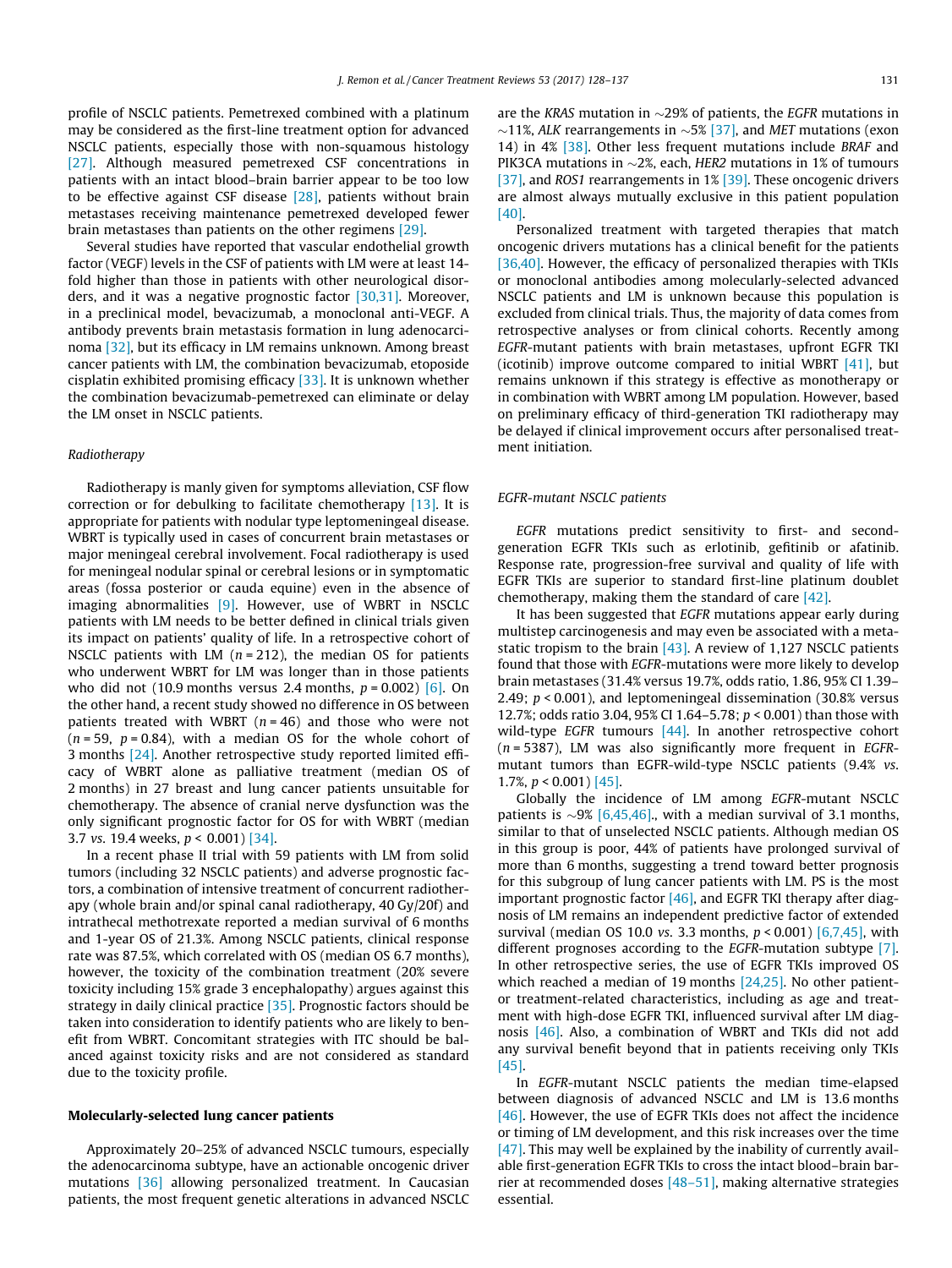One strategy to achieve therapeutic dosing concentrations with EGFR TKIs in CSF is to increase the EGFR TKI dose [\[52–55\]](#page-7-0). In a phase I study, high-dose gefitinib (750 or 1000 mg daily) resulted in neurologic symptom improvements in 57% of NSCLC patients who had shown prior response to an EGFR TKI, with modest benefit in outcome with a median OS 3.5 of months [\[56\].](#page-7-0) In a retrospective analysis of 35 EGFR-mutant NSCLC patients with acquired resistance to conventional doses of erlotinib and LM, high-dose erlotinib (200 mg on alternate days, 300 mg on alternate days, 300 mg every 3 days, 450 mg every 3 days, or 600 mg every 4 days) gave 30% of radiological response, 50% of neurological symptoms improvement and a median survival from LM diagnosis of 6.2 months, along with grade 3–4 toxicities. Unfortunately, no significant OS difference was observed between high-dose erlotinib and those without  $[54]$ . This lack of survival improvement with high-doses EGFR TKIs compared with standard doses has been also reported in a recent retrospective cohort (2.4 months versus 3.1 months,  $p = 0.863$  [\[46\]](#page-7-0). However, despite no improvement in OS, this strategy can clearly be used to palliate LM-related neurological symptoms. Intermittent (pulsatile) high dose administration of erlotinib (1500 mg/week) achieves a higher CSF concentration than standard dosing, and it also successfully controlled LM with a median survival of 12 months [\[55,57\]](#page-7-0).

Both gefitinib and erlotinib showed efficacy in LM. However, compared to gefitinib, erlotinib showed higher CSF concentrations (28.7 versus 3.7 ng/mL,  $p = 0.0008$ ) and penetration levels (2.77 versus 1.13%,  $p < 0.0001$ ) [\[58\]](#page-7-0). In addition, a retrospective study reported, higher cytologic conversion rates have been reported with erlotinib compared to gefitinib (64.3% versus 9.1%,  $p = 0.012$ ) [\[59\].](#page-7-0) Also, erlotinib could overcome LM appearing during gefitinib therapy  $[60]$ . Finally, in another retrospective cohort, erlotinib as treatment for LM developed during gefitinib treatment among EGFR-mutant patients ( $n = 34$ ) achieved a response rate of 65% and median survival of 9.5 months, suggesting that treatment with another EGFR TKI is an option when LM are diagnosed [\[6\]](#page-6-0).

Afatinib, a second-generation EGFR TKI, is also effective for managing brain metastases and LM. In a combined pre-specified subset analysis of two randomized phase III trials, the progression-free survival was significantly improved with afatinib versus with chemotherapy in patients with asymptomatic brain metastases (8.2 versus 5.4 months; HR, 0.50;  $p = 0.0297$ ). Approximately 30% of patients with brain metastases had previously received radiotherapy [\[61\]](#page-7-0). Also in a cohort of pretreated NSCLC patients with brain metastasis or leptomeningeal disease, median time to afatinib failure for patients with CNS metastasis (metastases or LM) was 3.6 months, which did not differ from a matched group of patients without CNS metastases. In addition, a 35% rate of cerebral responses were reported, providing overall support for afatinib activity in intracranial disease  $[62]$ . Recently it has been reported that the median CSF penetration rate of afatinib was 1.65% with higher efficacy of afatinib in patients harbouring uncommon EGFR-mutations such as exon 18 mutations [\[63\].](#page-7-0)

In EGFR-mutant NSCLC patients with LM, the limited number of patients, the use of ITC and WBRT prescribed in some patients are confounding factors. Given the absence of head-to-head comparisons among gefitinib, erlotinib, and afatinib, the optimal dose and schedule of EGFR TKIs remains unclear, and there are no clear predictive-factors for high-dose EGFR TKI. It is likely that doubling doses of erlotinib will impact outcome in these patients. An observational study is underway to identify predictive biomarkers for LM in EGFR-mutant NSCLC patients and establish the most appropriate EGFR TKI treatment among this population (NCT02803619). It is not clear whether ITC should be applied to EGFR-mutant NSCLC patients with LM as standard treatment concomitant to EGFR TKI. However, based on the recent data, ITC should be discussed as a potential therapeutic strategy in EGFR-mutant patients.

The substitution of threonine to methionine at amino acid position 790 (T790M) in exon 20 of the EGFR gene is the most frequent mechanism of acquired resistance in EGFR-mutant NSCLC patients treated with EGFR TKIs, accounting for 49–63% of cases depending on the detection method. [\[64–66\]](#page-7-0).

Osimertinib (AZD9291) is a third-generation oral EGFR TKIs [\[67\]](#page-8-0), recently approved by both the FDA and the EMA at 80 mg daily in patients with acquired EGFR T790M mutations. Preclinical data demonstrated greater penetration and brain exposure with osimertinib than with gefitinib, rociletinib or afatinib [\[68\]](#page-8-0), suggesting that it may be an effective treatment for LM  $[69]$ .

Preliminary results from the phase I BLOOM trial have reported long-lasting clinical and radiological activity of osimertinib at 160 mg among 21 EGFR TKI pre-treated EGFR-mutant NSCLC patients with LM (confirmed by CSF cytology) and controlled extra cranial disease [\[70\]](#page-8-0). The ongoing phase II BLOOM study (NCT02228369) is enrolling T790M positive (tested in plasma or tissue) NSCLC patients and LM. However, T790M status in an individual patient can be spatiotemporally heterogeneous because of selective pressure from EGFR-TKIs. In a recent study, among 12 thoracic T790M-positive tumours with CNS progression including LM, 10 were CNS-T790M-negative [\[71\]](#page-8-0). This could be explained by the fact that intact blood-brain-barrier inhibits penetration of EGFR TKI into the CNS, and T790M–mutation resistance could not be detected in the tumor cells from the CSF.

Today, it is unknown whether development of LM in T790Mpositve NSCLC patients receiving osimertinib at 80 mg daily could be overcome by doubling the osimertinib dose. This strategy of isolated CNS progression (not LM) on osimertinib 80 mg daily is being investigated in an ongoing phase II clinical trial (NCT02736513).

Three phase II trials have reported improved outcome with the combination erlotinib-bevacizumab [\[72,73\]](#page-8-0) and gefitinibbevacizumab  $[74]$  as first-line treatment in the Asian and Caucasian population. Based on the increased VEGF levels in CSF of patients with LM [\[30,31\]](#page-7-0) the combination of osimertinib and bevacizumab may delay or overcome neurological progression in EGFRmutant NSCLC patients. This strategy is being tested in an ongoing clinical trial (NCT02803203).

While effective treatment is lacking due to limited blood-brainbarrier penetration of currently available EGFR TKIs, new compounds are expected. The unbound brain-to-plasma ratio, termed  $K_{p,\mu\nu}$  is a measurement of brain penetration potential. When  $K_{p,\mu\nu}$ is near to 1, the compound is at distribution equilibrium between the plasma and the brain compartments. When  $K_{p,\text{uu}}$  is less than 1, a compound is a substrate for an efflux transporter and / or brain penetration is limited by low passive permeability across the blood-brain-barrier [\[75\]](#page-8-0). AZD3759 is a new EGFR TKI against sensitizing EGFR mutations but not the resistant T790M mutation, with significantly higher penetration across the blood-brain-barrier  $(K_{p})$  $_{\text{uu, brain}}$  = 0.86) compared with other available EGFR TKI ( $K_{\text{p,uu}}$ )  $_{\text{brain}}$  < 0.2 for erlotinib and gefitinib, and  $K_{\text{p,uu, brain}}$   $\sim$  0.39 for osimertinib) [\[76\].](#page-8-0) In a recent phase I trial (NCT02228369), AZD3759 (200 mg twice daily) demonstrated encouraging efficacy among 29 pretreated EGFR-mutant NSCLC patients with CNS progression including LM confirmed by CSF positive cytology [\[77\].](#page-8-0)

Preliminary results with osimertinib 160 mg and AZD3759 for LM suggest efficacy of these treatments, however, it is unknown which of these treatments is better and whether sequential treatment could be appropriate according to the T790M-status in CSF.

## ALK rearrangement

ALK rearrangements result from inversions or translocations on chromosome 2 and occurs in approximately 5% of advanced adenocarcinoma lung cancer patients independently of ethnicity [\[78\]](#page-8-0). The incidence of LM among ALK-positive NSCLC patients is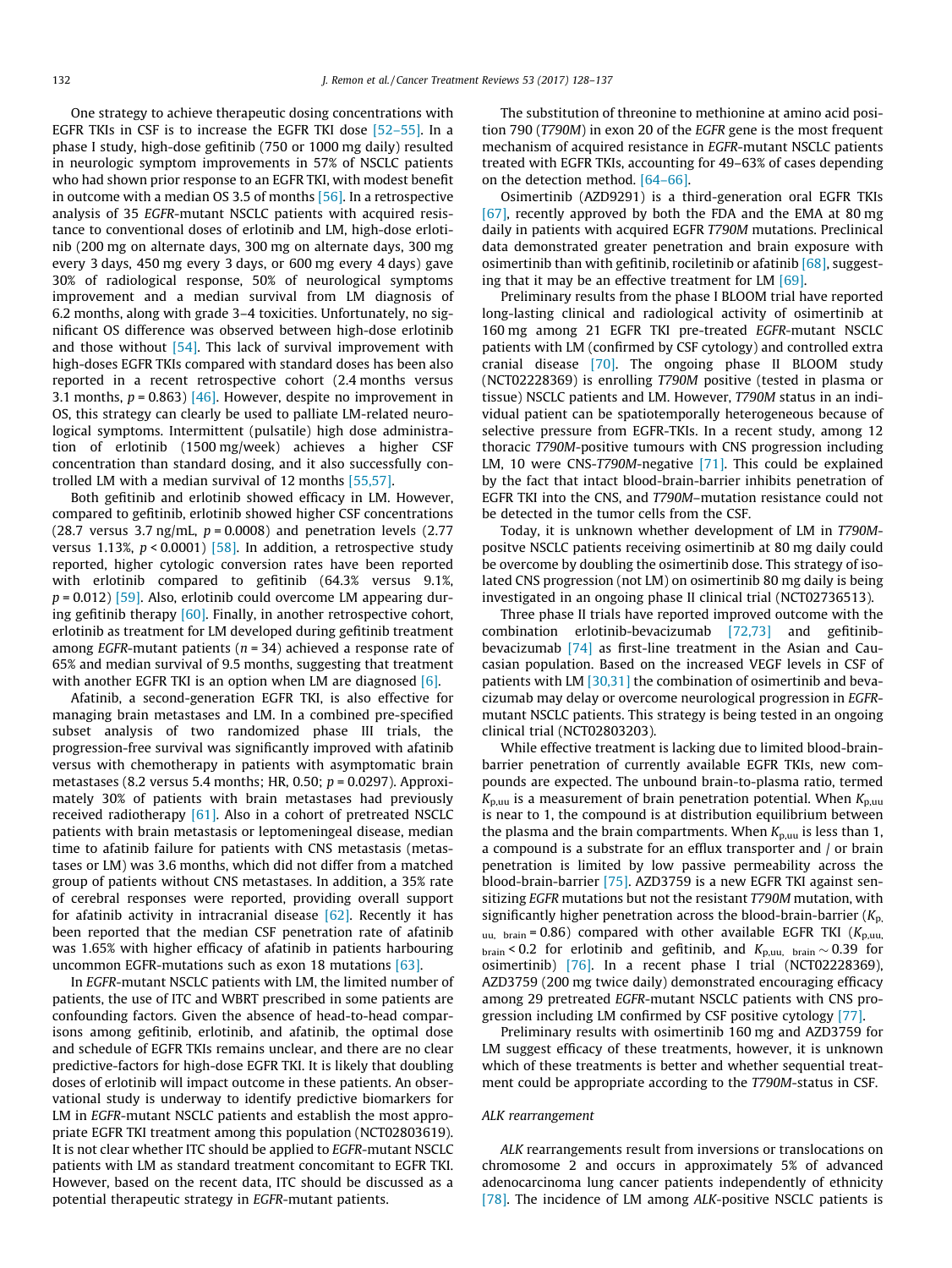5% and the interval from NSCLC diagnosis to development of LM is relatively long (approximately 9 months), suggesting that LM is a late complication [\[79\]](#page-8-0).

Crizotinib is a TKI that targeting ALK, ROS and MET based on two randomized phase III trials and is the standard first-line [\[80\]](#page-8-0) and second-line treatment [\[81\]](#page-8-0) in ALK-positive NSCLC patients.

ALK-positive NSCLC patients are associated with a relevant incidence of CNS metastases, affecting approximately 35–50% of patients [\[82,83\].](#page-8-0) Currently is not clear whether this increased risk is an expression of the natural disease course independent of the therapy received, or as in EGFR-mutant NSCLC patients, is related to low CSF penetrance of ALK TKIs. Crizotinib has poor CNS penetration, with a CSF-to-plasma ratio of 0.026 [\[84\].](#page-8-0) Although the efficacy of crizotinib for the CNS lesions remains controversial, a recent retrospective investigation of ALK-positive NSCLC patients with brain metastasis enrolled in the PROFILE 1005 and PROFILE 1007 studies [\[85\]](#page-8-0) as well as the PROFILE 1014 [\[86\]](#page-8-0), demonstrated that crizotinib is associated with a high disease control rate for brain metastasis. However, brain metastasis comprises the most common site of progressive disease with crizotinib in patients with or without baseline brain metastasis. Two cases reports noted the efficacy of crizotinib with or without intrathecal methotrexate for treating LM in ALK-positive NSCLC patients [\[8,87\]](#page-6-0). However, the relative contribution of crizotinib versus methotrexate on treatment effects is unclear. Taken together, these results support the need for more potent ALK TKIs, with improved CNS penetration, are awaited.

Ceritinib is a second-generation ALK inhibitor that is 20 times as potent as crizotinib and is effective in ALK-positive patients who progress while on crizotinib, including patients with brain metastasis [\[88\]](#page-8-0). The efficacy of ceritinib in the CNS in crizotinibpretreated patients has been confirmed in the phase II ASCEND-2 trial [\[89\]](#page-8-0). Based on this efficacy in brain metastatic patients, an international prospective phase II open-label study specifically evaluating the antitumor activity of ceritinib in patients with ALK-positive NSCLC that is metastatic to the brain or leptomeninges is ongoing (ASCEND-7, NCT02336451).

Alectinib a highly selective ALK inhibitor has demonstrated activity in crizotinib-resistant patients with brain metastasis in a phase I/II trial [\[90\]](#page-8-0) and in a recent phase III study, alectinib significantly improved progression-free survival over crizotinib as firstline treatment in ALK-positive Japanese NSCLC patients, and even in patients with brain metastasis ( $n = 43$ ,  $HR = 0.08$ ; [0.01–0.61]) [\[91\],](#page-8-0) suggesting it could be a new standard treatment in this population. Specifically, alectinib demonstrated clinical activity in four ALK-positive and LM NSCLC patients previously treated with crizotinib and ceritinib. This activity is feasible on the basis of animal models, in which alectinib shows high brain-to-plasma ratios (0.63–0.94) and activity in intracranial tumor implantation models. In contrast to crizotinib and ceritinib, preclinical studies also suggest that alectinib is not a substrate of P-glycoprotein, a key drug efflux pump typically expressed in the brain-blood-barrier, suggesting that alectinib may have greater CNS activity than other ALK TKIs [\[92\].](#page-8-0) This is being addressed in the ongoing phase III AXEL trial (NCT02075840) evaluating first-line crizotinib versus alectinib in treatment-naive, ALK-positive NSCLC patients, enrolling patients with asymptomatic brain or leptomeningeal metastases. Moreover, time to CNS progression is a key secondary endpoint of the study, which may in turn provide important prospective data on the CNS antitumor activity of both agents.

Dose intensification of alectinib (900 mg twice daily) overcomes incomplete ALK inhibition in the CNS at conventional doses (600 mg twice daily) and prolongs the durability of responses in patients with CNS metastases, particularly those with leptomeningeal carcinomatosis [\[92\],](#page-8-0) suggesting that dose intensification may be appropriated for ALK-positive patients with LM. However, this evidence is rather limited and should not be considered as standard.

Brigatinib (AP26113), an ALK-TKI, has shown a 67% of intracranial response and median PFS of 18.4 months in patients with active brain metastases [\[93,94\]](#page-8-0) but its efficacy in LM is still unknown. However, the ALTA-1L trial (NCT02737501), which compares brigatinib versus crizotinib as first-line treatment in ALKpositive patients, may help to answer this question because LM is not an exclusion criterion.

Lorlatinib (PF-06463922), a selective and potent thirdgeneration ALK and ROS1 TKI, has been recently developed and rationally designed to minimize P-gp-mediated drug efflux and optimize CNS penetration [\[95\].](#page-8-0) In preclinical models, it has shown antitumor activity in the CNS and has demonstrated strong activity against all known ALK resistance mutations identified in patients with crizotinib-resistant disease [\[96\].](#page-8-0) A phase I trial  $(n = 54)$ reported promising activity among ALK- and ROS1-positive NSCLC patients and brain metastases [\[97\]](#page-8-0). The ongoing phase II trial (NCT01970865) will evaluate the efficacy of lorlatinib among treatment-naïve and pretreated ALK- and ROS1-positive NSCLC patients, and patients with LM are eligible for this trial.

There is not yet enough patient experience to define separate guidelines for ALK-rearranged LM, but treatment with alectinib or a first-generation ALK TKI with concurrent ITC are likely to be the most effective option.

#### Other molecular alterations: HER2 and BRAF mutations

HER2 mutations are reported in 1–2% of lung adenocarcinomas. In the EUHER2 cohort, 6% of HER2-positive adenocarcinoma patients reported brain metastasis, but incidence of LM among this subpopulation is unknown  $[98]$ . In breast cancer, HER2 status is not associated with an increased risk of developing LM [\[99\]](#page-8-0). Although anti-HER2 therapies, such as the humanized monoclonal antibody trastuzumab, combined with chemotherapy seem to have a positive impact on the outcome of HER2-mutant NSCLC patients [\[98\],](#page-8-0) the role of trastuzumab for treating LM is limited due to its molecular size of 185 kDa [\[100\]](#page-8-0) (blood-brain-barrier limits penetration of molecules >200 kDa into the CNS), with a serum:CSF trastuzumab ratio in breast cancer patients with brain metastasis of 420:1 prior to radiotherapy  $[101]$ . Investigation of intrathecal trastuzumab for LM is thus underway, notably among HER2-positive breast cancer patients [\[102\].](#page-8-0) In a recent pooled analysis ( $n = 17$ ), intra CSF-trastuzumab was administered at varying doses (5– 100 mg) with clinical and cytological success in HER2 positive breast cancer patients [\[99\]](#page-8-0), suggesting it is a promising treatment for LM among HER2-positive cancer patients. This strategy is ongoing in a phase I/II trial (NCT01325207) in breast cancer patients. However, further studies are warranted for defining the dose, the optimal schedule, combination treatments (with or without intrathecal methotrexate) and standardized response criteria. Intrathecal methotrexate could probably be used as a rescue treatment concomitant to intra-CSF-trastuzumab in case of lack of response. Also, efficacy of this strategy in other patients than HER2-positive breast cancer patients merits further evaluation.

BRAF mutations have been described in 2–4% of lung cancers, especially adenocarcinoma, without ethnicity or gender predomi-nance. The V600E mutation accounts for 50% of cases [\[103\].](#page-8-0) Vemurafenib, an oral selective inhibitor of BRAF kinase [\[104\]](#page-8-0) and dabrafenib, another BRAF kinase inhibitor, in combination with trametinib, a MEK signaling downstream inhibitor [\[105\]](#page-8-0) have reported efficacy in BRAF V600E-mutated pretreated NSCLC patients, but the limited number of patients with CNS disease does not allow firm conclusions to be drawn about the efficacy of these agents in this population. Among melanoma patients, activity of vemurafenib and dabrafenib has been reported in BRAF V600E–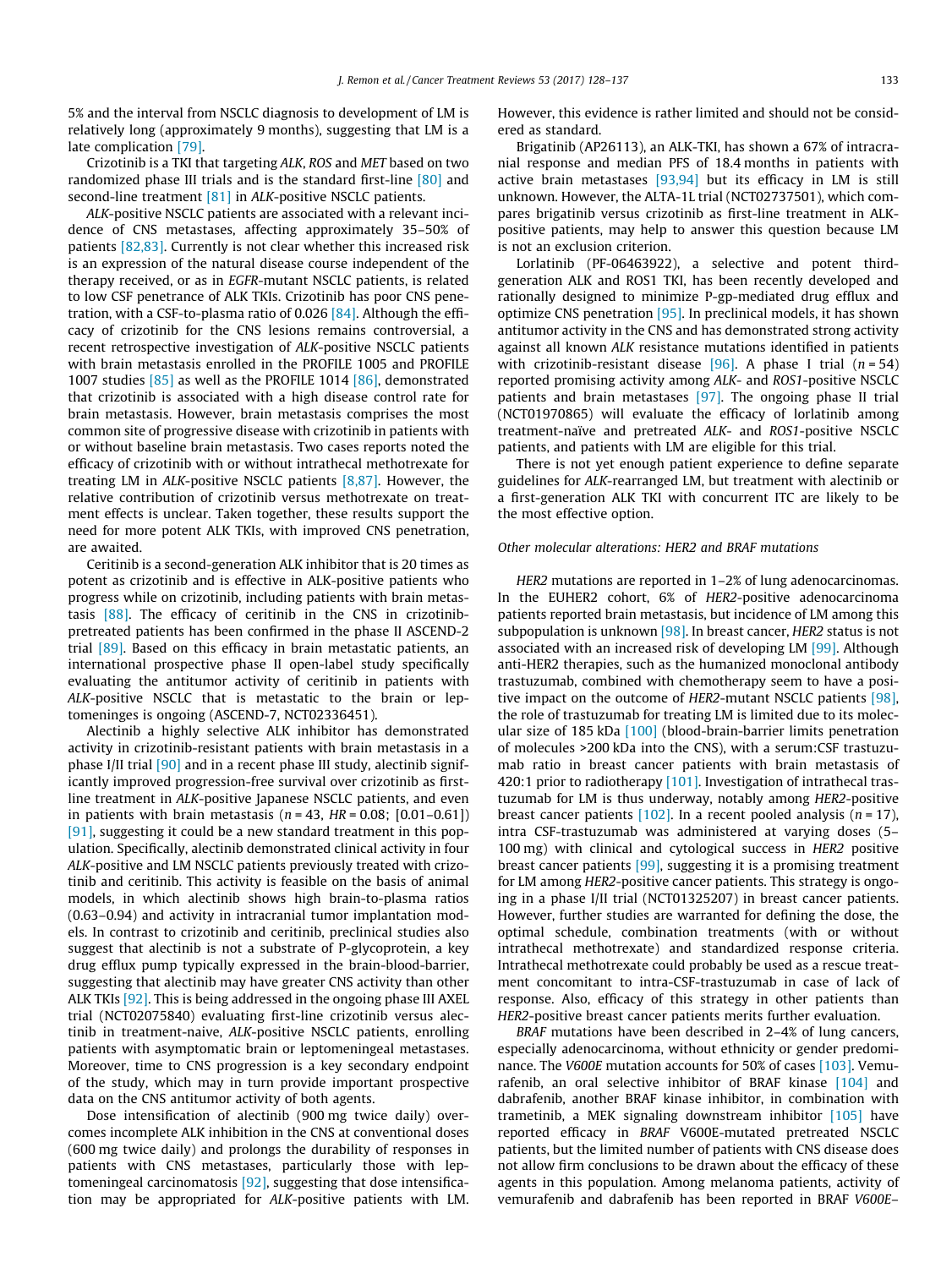<span id="page-6-0"></span>mutated melanoma patients, including in melanoma patients with brain or leptomeningeal metastases [\[106–108\].](#page-8-0) In six melanoma patients treated with vemurafenib, low CSF vemurafenib penetration was reported (the mean ratio of CSF: plasma concentration rationwas  $0.98 \pm 0.84\%$ ), suggesting high inter-individual variability for vemurafenib diffusion into the CSF. This could be explained because vemurafenib is a substrate for P-gp and breast-cancer resistance protein, which can reduce penetration of vemurafenib into the CSF. Also, previous treatment, such as surgery and WBRT, may alter CSF-vemurafenib penetration [\[109\].](#page-9-0) More evidence is needed to confirm the role of BRAF TKI at standard doses and/or combined with ITC in BRAF-mutant cancer patients with LM. Also the efficacy of these agents among non-V600E BRAF-mutant NSCLC patients is unknown.

## Immunotherapy

Four randomized phase III, two with nivolumab [\[110,111\]](#page-9-0), one trial with pembrolizumab [\[112\]](#page-9-0) (both anti-PD-1 agents); and one trial with atezolizumab [\[113\]](#page-9-0) reported that immunotherapy significantly improved survival compared to docetaxel in previouslytreated patients advanced NSCLC patients, even among the subpopulation of patients with pre-treated brain metastases. The efficacy of immunotherapy among patients with symptomatic or untreated brain metastases is unknown. In a recent phase II trial [\[114\],](#page-9-0) pembrolizumab was tested in 18 PD-L1-positive (>1%) NSCLC patients with at least one untreated or progressive brain metastasis between 5 and 20 mm in diameter without associated neurologic symptoms or the need for corticosteroids. A brain metastasis response was achieved in 33% of patients lasting at least 6 months. However, effectiveness of immunotherapy in cytologically confirmed and symptomatic leptomeningeal carcinomatosis is unknown. Recently, stabilization of asymptomatic leptomeningeal carcinomatosis for 10 weeks with nivolumab was reported in one patient [\[115\]](#page-9-0). Taken toghether, these data suggest intracranial activity of immunotherapy, however no predicitive factors are currently available and efficacy in molecularlyselected NSCLC patients is unknown.

## Conclusions

LM is an increasing complication among cancer patients. Incidence of LM is 3.8% in the overall NSCLC population, and can increase to 9% in EGFR-mutant NSCLC patients. Prognosis remains poor, even with the use of personalized treatments, principally due to low penetration into the CSF of currently used TKI and cytotoxic agents. However, third generation EGFR and ALK TKIs have been developed with better brain-barrier penetration, which may have an impact as therapeutic strategies among molecularlyselected patients with LM. For unselected NSCLC patients a combination of systemic treatment and intrathecal chemotherapy is an appropriate strategy for treating LM. Also, further studies are warranted for defining the dose, the optimal schedule, combination treatments (with or without intrathecal methotrexate) and standardized response criteria in molecular selected and LM NSCLC patients.

## Conflicts of interests

The authors declare don't have any conflict of interest.

## References

[1] Pavlidis N. The diagnostic and therapeutic management of leptomeningeal carcinomatosis. Ann Oncol 2004;15(Suppl 4):iv285–91. [http://dx.doi.org/](http://dx.doi.org/10.1093/annonc/mdh941) [10.1093/annonc/mdh941](http://dx.doi.org/10.1093/annonc/mdh941).

- [2] Clarke JL, Perez HR, Jacks LM, Panageas KS, Deangelis LM. Leptomeningeal metastases in the MRI era. Neurology 2010;74:1449-54. http://dx.doi [10.1212/WNL.0b013e3181dc1a69.](http://dx.doi.org/10.1212/WNL.0b013e3181dc1a69)
- [3] Beauchesne P. Intrathecal chemotherapy for treatment of leptomeningeal dissemination of metastatic tumours. Lancet Oncol 2010;11:871–9. [http://dx.](http://dx.doi.org/10.1016/S1470-2045(10)70034-6) [doi.org/10.1016/S1470-2045\(10\)70034-6](http://dx.doi.org/10.1016/S1470-2045(10)70034-6).
- [4] Le Rhun E, Taillibert S, Chamberlain MC. Carcinomatous meningitis: Leptomeningeal metastases in solid tumors. Surg Neurol Int 2013;4: S265–88. <http://dx.doi.org/10.4103/2152-7806.111304>.
- [5] Hyun J-W, Jeong IH, Joung A, Cho HJ, Kim S-H, Kim HJ. Leptomeningeal metastasis: clinical experience of 519 cases. Eur J Cancer 2016;56:107–14. [http://dx.doi.org/10.1016/j.ejca.2015.12.021.](http://dx.doi.org/10.1016/j.ejca.2015.12.021)
- [6] Liao B-C, Lee J-H, Lin C-C, Chen Y-F, Chang C-H, Ho C-C, et al. Epidermal growth factor receptor tyrosine kinase inhibitors for non-small-cell lung cancer patients with leptomeningeal carcinomatosis. J Thorac Oncol 2015;10:1754–61. [http://dx.doi.org/10.1097/JTO.0000000000000669.](http://dx.doi.org/10.1097/JTO.0000000000000669)
- [7] Umemura S, Tsubouchi K, Yoshioka H, Hotta K, Takigawa N, Fujiwara K, et al. Clinical outcome in patients with leptomeningeal metastasis from non-small cell lung cancer: okayama lung cancer study group. Lung Cancer 2012;77:134–9. <http://dx.doi.org/10.1016/j.lungcan.2012.03.002>.
- [8] Riess JW, Nagpal S, Iv M, Zeineh M, Gubens MA, Ramchandran K, et al. Prolonged survival of patients with non-small-cell lung cancer with leptomeningeal carcinomatosis in the modern treatment era. Clin Lung Cancer 2014;15:202–6. <http://dx.doi.org/10.1016/j.cllc.2013.12.009>.
- [9] Mack F, Baumert BG, Schäfer N, Hattingen E, Scheffler B, Herrlinger U, et al. Therapy of leptomeningeal metastasis in solid tumors. Cancer Treat Rev 2016;43:83–91. <http://dx.doi.org/10.1016/j.ctrv.2015.12.004>.
- [10] Chamberlain M, Soffietti R, Raizer J, Rud R, Brandsma D, Boogerd W, et al. Leptomeningeal metastasis: a response assessment in neuro-oncology critical review of endpoints and response criteria of published randomized clinical trials. Neuro-Oncology 2014;16:1176–85. [http://dx.doi.org/10.1093/](http://dx.doi.org/10.1093/neuonc/nou089) [neuonc/nou089.](http://dx.doi.org/10.1093/neuonc/nou089)
- [11] Chamberlain MC. Leptomeningeal metastasis. Curr Opin Oncol 2010;22:627–35. http://dx.doi.org/10.1097/CCO.0b013e32833de
- [12] Singh SK, Agris JM, Leeds NE, Ginsberg LE. Intracranial leptomeningeal metastases: comparison of depiction at FLAIR and contrast-enhanced MR<br>imaging. Radiology 2000;217:50-3. http://dx.doi.org/10.1148/ imaging. Radiology 2000;217:50–3. [http://dx.doi.org/10.1148/](http://dx.doi.org/10.1148/radiology.217.1.r00oc3550) [radiology.217.1.r00oc3550](http://dx.doi.org/10.1148/radiology.217.1.r00oc3550).
- [13] Central Nervous System Cancers. NCCN version 1.2016 [\(www.nccn.org](http://www.nccn.org)), (n. d.).
- [14] Ma C, Lv Y, Jiang R, Li J, Wang B, Sun L. Novel method for the detection and quantification of malignant cells in the CSF of patients with leptomeningeal metastasis of lung cancer. Oncol Lett 2016;11:619–23. [http://dx.doi.org/](http://dx.doi.org/10.3892/ol.2015.3971) [10.3892/ol.2015.3971](http://dx.doi.org/10.3892/ol.2015.3971).
- [15] Nayak L, Fleisher M, Gonzalez-Espinoza R, Lin O, Panageas K, Reiner A, et al. Rare cell capture technology for the diagnosis of leptomeningeal metastasis in solid tumors. Neurology 2013;80:1598–605. [http://dx.doi.org/10.1212/](http://dx.doi.org/10.1212/WNL.0b013e31828f183f) [WNL.0b013e31828f183f](http://dx.doi.org/10.1212/WNL.0b013e31828f183f). discussion 1603.
- [16] Shingyoji M, Kageyama H, Sakaida T, Nakajima T, Matsui Y, Itakura M, et al. Detection of epithelial growth factor receptor mutations in cerebrospinal fluid from patients with lung adenocarcinoma suspected of neoplastic meningitis. J Thorac Oncol 2011;6:1215–20. [http://dx.doi.org/10.1097/](http://dx.doi.org/10.1097/JTO.0b013e318219aaae) [JTO.0b013e318219aaae](http://dx.doi.org/10.1097/JTO.0b013e318219aaae).
- [17] Sasaki S, Yoshioka Y, Ko R, Katsura Y, Namba Y, Shukuya T, et al. Diagnostic significance of cerebrospinal fluid EGFR mutation analysis for leptomeningeal metastasis in non-small-cell lung cancer patients harboring an active EGFR mutation following gefitinib therapy failure. Respir Investig 2016;54:14–9. <http://dx.doi.org/10.1016/j.resinv.2015.07.001>.
- [18] [Hitchins RN, Bell DR, Woods RL, Levi JA. A prospective randomized trial of](http://refhub.elsevier.com/S0305-7372(16)30154-2/h0090) [single-agent versus combination chemotherapy in meningeal carcinomatosis.](http://refhub.elsevier.com/S0305-7372(16)30154-2/h0090) [J Clin Oncol 1987;5:1655–62.](http://refhub.elsevier.com/S0305-7372(16)30154-2/h0090)
- [19] [Grossman SA, Finkelstein DM, Ruckdeschel JC, Trump DL, Moynihan T,](http://refhub.elsevier.com/S0305-7372(16)30154-2/h0095) [Ettinger DS. Randomized prospective comparison of intraventricular](http://refhub.elsevier.com/S0305-7372(16)30154-2/h0095) [methotrexate and thiotepa in patients with previously untreated neoplastic](http://refhub.elsevier.com/S0305-7372(16)30154-2/h0095) [meningitis. Eastern Cooperative Oncology Group. J Clin Oncol](http://refhub.elsevier.com/S0305-7372(16)30154-2/h0095) [1993;11:561–9](http://refhub.elsevier.com/S0305-7372(16)30154-2/h0095).
- [20] [Glantz MJ, LaFollette S, Jaeckle KA, Shapiro W, Swinnen L, Rozental JR, et al.](http://refhub.elsevier.com/S0305-7372(16)30154-2/h0100) [Randomized trial of a slow-release versus a standard formulation of](http://refhub.elsevier.com/S0305-7372(16)30154-2/h0100) [cytarabine for the intrathecal treatment of lymphomatous meningitis. J Clin](http://refhub.elsevier.com/S0305-7372(16)30154-2/h0100) [Oncol 1999;17:3110–6](http://refhub.elsevier.com/S0305-7372(16)30154-2/h0100).
- [21] [Glantz MJ, Jaeckle KA, Chamberlain MC, Phuphanich S, Recht L, Swinnen LJ,](http://refhub.elsevier.com/S0305-7372(16)30154-2/h0105) [et al. A randomized controlled trial comparing intrathecal sustained-release](http://refhub.elsevier.com/S0305-7372(16)30154-2/h0105) [cytarabine \(DepoCyt\) to intrathecal methotrexate in patients with neoplastic](http://refhub.elsevier.com/S0305-7372(16)30154-2/h0105) [meningitis from solid tumors. Clin Cancer Res 1999;5:3394–402.](http://refhub.elsevier.com/S0305-7372(16)30154-2/h0105)
- [22] Boogerd W, van den Bent MJ, Koehler PJ, Heimans JJ, van der Sande JJ, Aaronson NK, et al. The relevance of intraventricular chemotherapy for leptomeningeal metastasis in breast cancer: a randomised study. Eur J Cancer 2004;40:2726–33. <http://dx.doi.org/10.1016/j.ejca.2004.08.012>.
- [23] Glantz MJ, Van Horn A, Fisher R, Chamberlain MC. Route of intracerebrospinal fluid chemotherapy administration and efficacy of therapy in neoplastic meningitis. Cancer 2010;116:1947-52. http://dx.doi.org/10.1002/cncr
- [24] Morris PG, Reiner AS, Szenberg OR, Clarke JL, Panageas KS, Perez HR, et al. Leptomeningeal metastasis from non-small cell lung cancer: survival and the impact of whole brain radiotherapy. J Thorac Oncol 2012;7:382-5. [http://dx.](http://dx.doi.org/10.1097/JTO.0b013e3182398e4f) [doi.org/10.1097/JTO.0b013e3182398e4f.](http://dx.doi.org/10.1097/JTO.0b013e3182398e4f)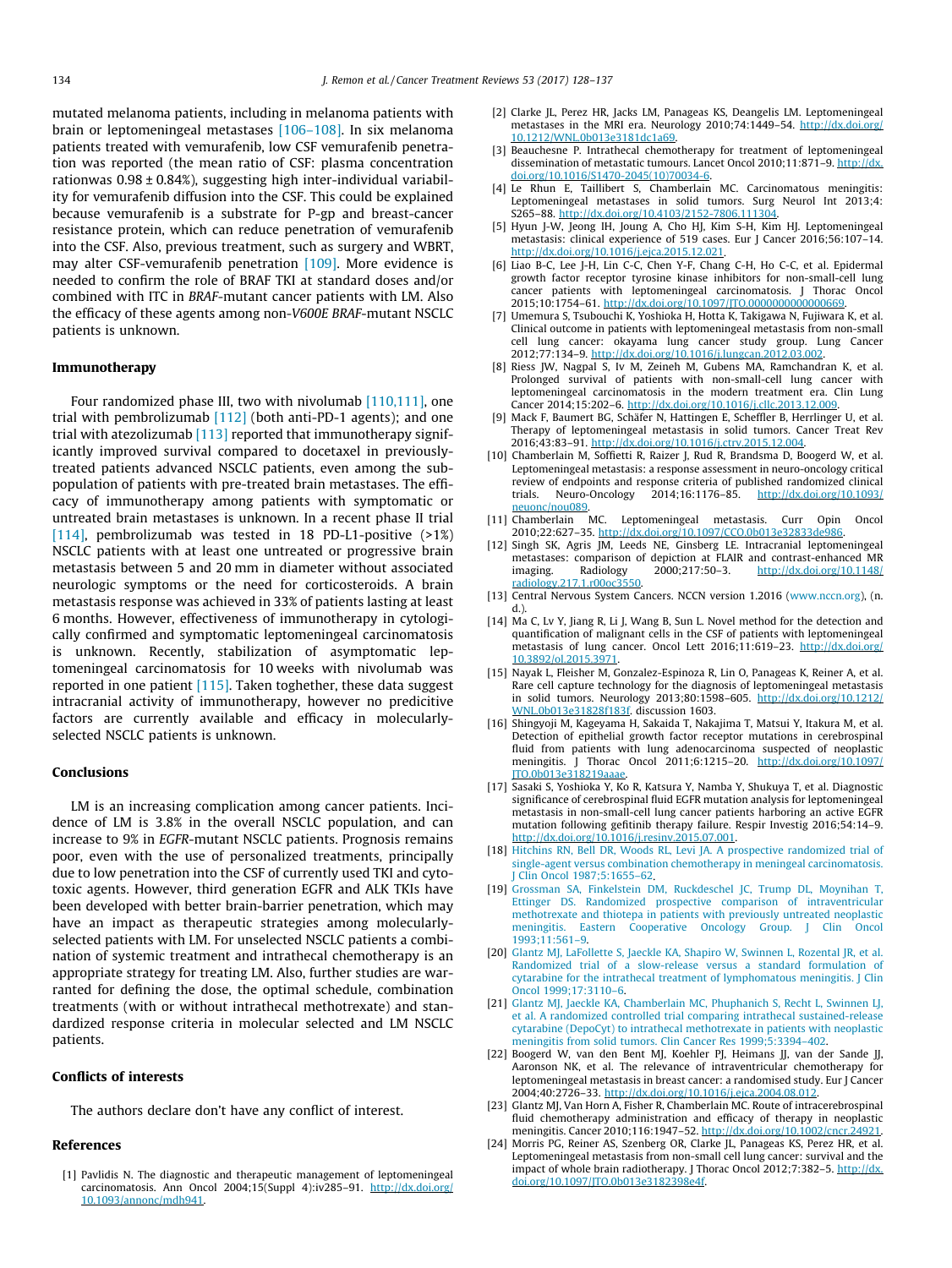- <span id="page-7-0"></span>[25] Park JH, Kim YJ, Lee J-O, Lee K-W, Kim JH, Bang S-M, et al. Clinical outcomes of leptomeningeal metastasis in patients with non-small cell lung cancer in the modern chemotherapy era. Lung Cancer 2012;76:387–92. [http://dx.doi.org/](http://dx.doi.org/10.1016/j.lungcan.2011.11.022) [10.1016/j.lungcan.2011.11.022](http://dx.doi.org/10.1016/j.lungcan.2011.11.022).
- [26] Wu Y-L, Zhou L, Lu Y. Intrathecal chemotherapy as a treatment for leptomeningeal metastasis of non-small cell lung cancer: a pooled analysis. Oncol Lett 2016;12:1301–14. <http://dx.doi.org/10.3892/ol.2016.4783>.
- [27] Li M, Zhang Q, Fu P, Li P, Peng A, Zhang G, et al. Pemetrexed plus platinum as the first-line treatment option for advanced non-small cell lung cancer: a meta-analysis of randomized controlled trials. PLoS ONE 2012;7:e37229. <http://dx.doi.org/10.1371/journal.pone.0037229>.
- [28] Stapleton SL, Reid JM, Thompson PA, Ames MM, McGovern RM, McGuffey L, et al. Plasma and cerebrospinal fluid pharmacokinetics of pemetrexed after intravenous administration in non-human primates. Cancer Chemother Pharmacol 2007;59:461-6. <http://dx.doi.org/10.1007/s00280-006-0285-7>.
- [29] Barlesi F, Gervais R, Lena H, Hureaux J, Berard H, Paillotin D, et al. Pemetrexed and cisplatin as first-line chemotherapy for advanced non-small-cell lung cancer (NSCLC) with asymptomatic inoperable brain metastases: a multicenter phase II trial (GFPC 07–01). Ann Oncol 2011;22:2466–70. <http://dx.doi.org/10.1093/annonc/mdr003>.
- [30] Herrlinger U, Wiendl H, Renninger M, Förschler H, Dichgans J, Weller M. Vascular endothelial growth factor (VEGF) in leptomeningeal metastasis: diagnostic and prognostic value. Br J Cancer 2004;91:219-24. [http://dx.doi.](http://dx.doi.org/10.1038/sj.bjc.6601953) [org/10.1038/sj.bjc.6601953.](http://dx.doi.org/10.1038/sj.bjc.6601953)
- [31] Groves MD, Hess KR, Puduvalli VK, Colman H, Conrad CA, Gilbert MR, et al. Biomarkers of disease: cerebrospinal fluid vascular endothelial growth factor (VEGF) and stromal cell derived factor (SDF)-1 levels in patients with neoplastic meningitis (NM) due to breast cancer, lung cancer and melanoma. J Neurooncol 2009;94:229–34. [http://dx.doi.org/10.1007/s11060-009-9819-](http://dx.doi.org/10.1007/s11060-009-9819-2) [2](http://dx.doi.org/10.1007/s11060-009-9819-2).
- [32] Ilhan-Mutlu A, Osswald M, Liao Y, Gömmel M, Reck M, Miles D, et al. Bevacizumab prevents brain metastases formation in lung adenocarcinoma. Mol Cancer Ther 2016;15:702–10. [http://dx.doi.org/10.1158/1535-7163.](http://dx.doi.org/10.1158/1535-7163.MCT-15-0582) [MCT-15-0582](http://dx.doi.org/10.1158/1535-7163.MCT-15-0582).
- [33] Wu P-F, Lin C-H, Kuo C-H, Chen W-W, Yeh D-C, Liao H-W, et al. A pilot study of bevacizumab combined with etoposide and cisplatin in breast cancer patients with leptomeningeal carcinomatosis. BMC Cancer 2015;15:299. [http://dx.doi.org/10.1186/s12885-015-1290-1.](http://dx.doi.org/10.1186/s12885-015-1290-1)
- [34] Gani C, Müller AC, Eckert F, Schroeder C, Bender B, Pantazis G, et al. Outcome after whole brain radiotherapy alone in intracranial leptomeningeal carcinomatosis from solid tumors. Strahlenther Onkol 2012;188:148–53. <http://dx.doi.org/10.1007/s00066-011-0025-8>.
- [35] Pan Z, Yang G, He H, Zhao G, Yuan T, Li Y, et al. Concurrent radiotherapy and intrathecal methotrexate for treating leptomeningeal metastasis from solid tumors with adverse prognostic factors: a prospective and single-arm study. Int J Cancer 2016;139:1864–72. [http://dx.doi.org/10.1002/ijc.30214.](http://dx.doi.org/10.1002/ijc.30214)
- [36] Barlesi F, Mazieres J, Merlio J-P, Debieuvre D, Mosser J, Lena H, et al. Biomarkers France contributors, Routine molecular profiling of patients with advanced non-small-cell lung cancer: results of a 1-year nationwide programme of the French Cooperative Thoracic Intergroup (IFCT). Lancet 2016;387:1415–26. [http://dx.doi.org/10.1016/S0140-6736\(16\)00004-0.](http://dx.doi.org/10.1016/S0140-6736(16)00004-0)
- [37] Barlesi F, Mazieres J, Merlio JP, Debieuvre D, Masser J, Lena H, Ouafik L, Besse B, Routine molecular profiling of patients with advanced non-small-cell lung cancer: results of a 1-year nationwide programme of the French Cooperative Intergroup (IFCT), The Lancet 2016, Epub ahead of Print. (n.d.).
- [38] Paik PK, Drilon A, Fan P-D, Yu H, Rekhtman N, Ginsberg MS, et al. Response to MET inhibitors in patients with stage IV lung adenocarcinomas harboring MET mutations causing exon 14 skipping. Cancer Discov 2015;5:842–9. [http://dx.doi.org/10.1158/2159-8290.CD-14-1467.](http://dx.doi.org/10.1158/2159-8290.CD-14-1467)
- [39] Shaw AT, Ou S-HI, Bang Y-J, Camidge DR, Solomon BJ, Salgia R, et al. Crizotinib in ROS1-rearranged non-small-cell lung cancer. N Engl J Med 2014;371:1963–71. <http://dx.doi.org/10.1056/NEJMoa1406766>.
- [40] Kris MG, Johnson BE, Berry LD, Kwiatkowski DJ, Iafrate AJ, Wistuba II, et al. Using multiplexed assays of oncogenic drivers in lung cancers to select targeted drugs. JAMA 2014;311:1998-2006. [http://dx.doi.org/](http://dx.doi.org/10.1001/jama.2014.3741) [10.1001/jama.2014.3741](http://dx.doi.org/10.1001/jama.2014.3741).
- [41] [Wu YL, Yang J, Zhou C, Feng J, Lu S, Song Y, et al. BRAIN: a phase trial](http://refhub.elsevier.com/S0305-7372(16)30154-2/h0205) [comparing WBI and chemotherapy with Icotinib in NSCLC with brain](http://refhub.elsevier.com/S0305-7372(16)30154-2/h0205) [metastases harboring EGFR mutations \(CTONG 1201\). J Clin Oncol 2016;34](http://refhub.elsevier.com/S0305-7372(16)30154-2/h0205) [\(Suppl; Abstr 4570\). \(n.d.\).](http://refhub.elsevier.com/S0305-7372(16)30154-2/h0205)
- [42] Reguart N, Remon J. Common EGFR-mutated subgroups (Del19/L858R) in advanced non-small-cell lung cancer: chasing better outcomes with tyrosinekinase inhibitors. Future Oncol 2015:1-13. [http://dx.doi.org/](http://dx.doi.org/10.2217/fon.15.15) [10.2217/fon.15.15](http://dx.doi.org/10.2217/fon.15.15).
- [43] Matsumoto S, Takahashi K, Iwakawa R, Matsuno Y, Nakanishi Y, Kohno T, et al. Frequent EGFR mutations in brain metastases of lung adenocarcinoma. Int J Cancer 2006;119:1491–4. [http://dx.doi.org/10.1002/ijc.21940.](http://dx.doi.org/10.1002/ijc.21940)
- [44] Iuchi T, Shingyoji M, Itakura M, Yokoi S, Moriya Y, Tamura H, et al. Frequency of brain metastases in non-small-cell lung cancer, and their association with epidermal growth factor receptor mutations. Int J Clin Oncol 2015;20:674–9. ttp://dx.doi.org/10.1007/s10147-014-0760-9.
- [45] Li Y-S, Jiang B-Y, Yang J-J, Tu H-Y, Zhou Q, Guo W-B, et al. Leptomeningeal metastases in patients with NSCLC with EGFR mutations. J Thorac Oncol 2016;11:1962–9. [http://dx.doi.org/10.1016/j.jtho.2016.06.029.](http://dx.doi.org/10.1016/j.jtho.2016.06.029)
- [46] Kuiper JL, Hendriks LE, van der Wekken AJ, de Langen AJ, Bahce I, Thunnissen E, et al. Treatment and survival of patients with EGFR-mutated non-small cell

lung cancer and leptomeningeal metastasis: a retrospective cohort analysis.<br>
Lung Cancer 2015;89:255-61. http://dx.doi.org/10.1016/j. Lung Cancer 2015;89:255–61. [http://dx.doi.org/10.1016/j.](http://dx.doi.org/10.1016/j.lungcan.2015.05.023) [lungcan.2015.05.023](http://dx.doi.org/10.1016/j.lungcan.2015.05.023).

- [47] Lee Y, Han J-Y, Kim HT, Yun T, Lee GK, Kim HY, et al. Impact of EGFR tyrosine kinase inhibitors versus chemotherapy on the development of leptomeningeal metastasis in never smokers with advanced adenocarcinoma of the lung. J Neurooncol 2013;115:95-101. [http://dx.doi.](http://dx.doi.org/10.1007/s11060-013-1199-y) [org/10.1007/s11060-013-1199-y](http://dx.doi.org/10.1007/s11060-013-1199-y).
- [48] Omuro AMP, Kris MG, Miller VA, Franceschi E, Shah N, Milton DT, et al. High incidence of disease recurrence in the brain and leptomeninges in patients with nonsmall cell lung carcinoma after response to gefitinib. Cancer 2005;103:2344–8. <http://dx.doi.org/10.1002/cncr.21033>.
- [49] Lee YJ, Choi HJ, Kim SK, Chang J, Moon JW, Park IK, et al. Frequent central nervous system failure after clinical benefit with epidermal growth factor receptor tyrosine kinase inhibitors in Korean patients with nonsmall-cell lung cancer. Cancer 2010;116:1336–43. [http://dx.doi.org/10.1002/](http://dx.doi.org/10.1002/cncr.24877) [cncr.24877.](http://dx.doi.org/10.1002/cncr.24877)
- [50] Jamal-Hanjani M, Spicer J. Epidermal growth factor receptor tyrosine kinase inhibitors in the treatment of epidermal growth factor receptor-mutant nonsmall cell lung cancer metastatic to the brain. Clin Cancer Res 2012;18:938–44. [http://dx.doi.org/10.1158/1078-0432.CCR-11-2529.](http://dx.doi.org/10.1158/1078-0432.CCR-11-2529)
- [51] Zhao J, Chen M, Zhong W, Zhang L, Li L, Xiao Y, et al. Cerebrospinal fluid concentrations of gefitinib in patients with lung adenocarcinoma. Clin Lung Cancer 2013;14:188–93. <http://dx.doi.org/10.1016/j.cllc.2012.06.004>.
- [52] Jackman DM, Holmes AJ, Lindeman N, Wen PY, Kesari S, Borras AM, et al. Response and resistance in a non-small-cell lung cancer patient with an epidermal growth factor receptor mutation and leptomeningeal metastases treated with high-dose gefitinib. J Clin Oncol 2006;24:4517–20. [http://dx.doi.](http://dx.doi.org/10.1200/JCO.2006.06.6126) [org/10.1200/JCO.2006.06.6126](http://dx.doi.org/10.1200/JCO.2006.06.6126).
- [53] Dhruva N, Socinski MA. Carcinomatous meningitis in non-small-cell lung cancer: response to high-dose erlotinib. J Clin Oncol 2009;27:e31-32. [http://](http://dx.doi.org/10.1200/JCO.2008.21.0963) [dx.doi.org/10.1200/JCO.2008.21.0963.](http://dx.doi.org/10.1200/JCO.2008.21.0963)
- [54] Kawamura T, Hata A, Takeshita J, Fujita S, Hayashi M, Tomii K, et al. High-dose erlotinib for refractory leptomeningeal metastases after failure of standarddose EGFR-TKIs. Cancer Chemother Pharmacol 2015;75:1261–6. [http://dx.](http://dx.doi.org/10.1007/s00280-015-2759-y) [doi.org/10.1007/s00280-015-2759-y](http://dx.doi.org/10.1007/s00280-015-2759-y).
- [55] Clarke JL, Pao W, Wu N, Miller VA, Lassman AB. High dose weekly erlotinib achieves therapeutic concentrations in CSF and is effective in leptomeningeal metastases from epidermal growth factor receptor mutant lung cancer. J Neurooncol 2010;99:283-6. <http://dx.doi.org/10.1007/s11060-010-0128-6>.
- [56] Jackman DM, Cioffredi LA, Jacobs L, Sharmeen F, Morse LK, Lucca J, et al. A phase I trial of high dose gefitinib for patients with leptomeningeal metastases from non-small cell lung cancer. Oncotarget 2015;6:4527–36. <http://dx.doi.org/10.18632/oncotarget.2886>.
- [57] Grommes C, Oxnard GR, Kris MG, Miller VA, Pao W, Holodny AI, et al. 'Pulsatile" high-dose weekly erlotinib for CNS metastases from EGFR mutant non-small cell lung cancer. Neuro-Oncology 2011;13:1364–9. [http://dx.doi.](http://dx.doi.org/10.1093/neuonc/nor121) [org/10.1093/neuonc/nor121](http://dx.doi.org/10.1093/neuonc/nor121).
- [58] Togashi Y, Masago K, Masuda S, Mizuno T, Fukudo M, Ikemi Y, et al. Cerebrospinal fluid concentration of gefitinib and erlotinib in patients with non-small cell lung cancer. Cancer Chemother Pharmacol 2012;70:399–405. <http://dx.doi.org/10.1007/s00280-012-1929-4>.
- [59] Lee E, Keam B, Kim D-W, Kim TM, Lee S-H, Chung DH, et al. Erlotinib versus gefitinib for control of leptomeningeal carcinomatosis in non-small-cell lung cancer. J Thorac Oncol 2013;8:1069–74. [http://dx.doi.org/10.1097/](http://dx.doi.org/10.1097/JTO.0b013e318294c8e8) ITO.0b013e318294c8e
- [60] Tetsumoto S, Osa A, Kijima T, Minami T, Hirata H, Takahashi R, et al. Two cases of leptomeningeal metastases from lung adenocarcinoma which progressed during gefitinib therapy but responded to erlotinib. Int J Clin Oncol 2012;17:155–9. <http://dx.doi.org/10.1007/s10147-011-0256-9>.
- [61] Schuler M, Wu Y-L, Hirsh V, O'Byrne K, Yamamoto N, Mok T, et al. First-line afatinib versus chemotherapy in patients with non-small cell lung cancer and common epidermal growth factor receptor gene mutations and brain metastases. J Thorac Oncol 2016;11:380-90. [http://dx.doi.org/10.1016/j.](http://dx.doi.org/10.1016/j.jtho.2015.11.014) [jtho.2015.11.014](http://dx.doi.org/10.1016/j.jtho.2015.11.014).
- [62] Hoffknecht P, Tufman A, Wehler T, Pelzer T, Wiewrodt R, Schütz M, et al. Afatinib Compassionate Use Consortium (ACUC), efficacy of the irreversible ErbB family blocker afatinib in epidermal growth factor receptor (EGFR) tyrosine kinase inhibitor (TKI)-pretreated non-small-cell lung cancer patients with brain metastases or leptomeningeal disease. J Thorac Oncol 2015;10:156–63. <http://dx.doi.org/10.1097/JTO.0000000000000380>.
- [63] [Tamiya A, Tamiya M, Nishira T, Shiroyama T, Nakao K, Tsuji T, et al. Efficacy](http://refhub.elsevier.com/S0305-7372(16)30154-2/h0315) [and Cerebrospinal Fluid Concentration of Afatinib in NSCLC Patients with](http://refhub.elsevier.com/S0305-7372(16)30154-2/h0315) [EGFR Mutation Developing Leptomeningeal Carcinomatosis. J Thorac Oncol](http://refhub.elsevier.com/S0305-7372(16)30154-2/h0315) [2016. OA08.05.](http://refhub.elsevier.com/S0305-7372(16)30154-2/h0315)
- [64] Sequist LV, Waltman BA, Dias-Santagata D, Digumarthy S, Turke AB, Fidias P, et al. Genotypic and histological evolution of lung cancers acquiring resistance to EGFR inhibitors. Sci Transl Med 2011;3. [http://dx.doi.org/](http://dx.doi.org/10.1126/scitranslmed.3002003) [10.1126/scitranslmed.3002003.](http://dx.doi.org/10.1126/scitranslmed.3002003) 75ra26.
- [65] Arcila ME, Oxnard GR, Nafa K, Riely GJ, Solomon SB, Zakowski MF, et al. Rebiopsy of lung cancer patients with acquired resistance to EGFR inhibitors and enhanced detection of the T790M mutation using a locked nucleic acidbased assay. Clin Cancer Res 2011;17:1169–80. [http://dx.doi.org/10.1158/](http://dx.doi.org/10.1158/1078-0432.CCR-10-2277) [1078-0432.CCR-10-2277](http://dx.doi.org/10.1158/1078-0432.CCR-10-2277).
- [66] Yu HA, Arcila ME, Rekhtman N, Sima CS, Zakowski MF, Pao W, et al. Analysis of tumor specimens at the time of acquired resistance to EGFR-TKI therapy in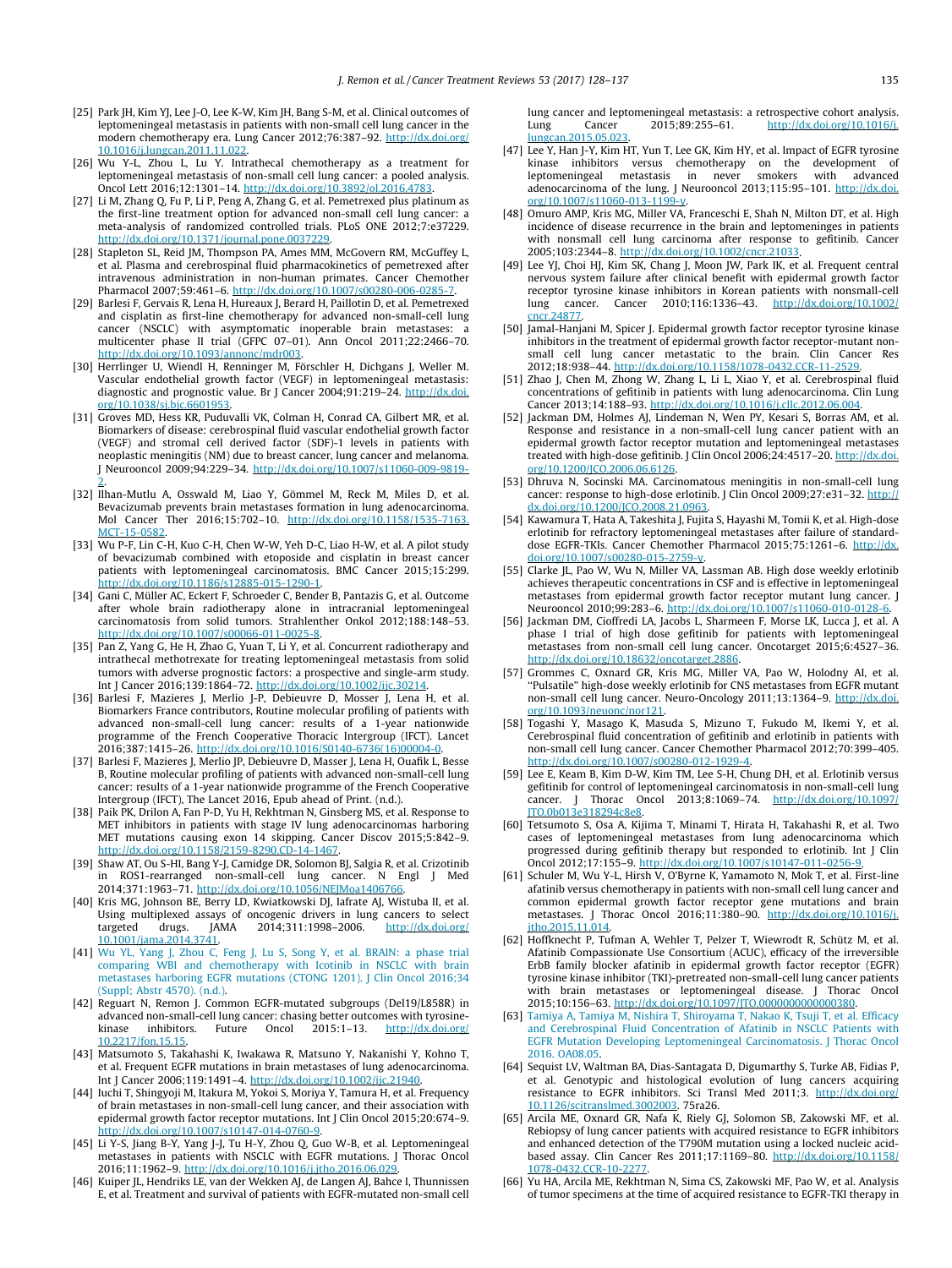<span id="page-8-0"></span>155 patients with EGFR-mutant lung cancers. Clin Cancer Res 2013;19:2240-7. http://dx.doi.org/10.1158/1078-0432.

- [67] Cross DAE, Ashton SE, Ghiorghiu S, Eberlein C, Nebhan CA, Spitzler PJ, et al. AZD9291, an irreversible EGFR TKI, overcomes T790M-mediated resistance to EGFR inhibitors in lung cancer. Cancer Discov 2014;4:1046–61. [http://dx.doi.](http://dx.doi.org/10.1158/2159-8290.CD-14-0337) [org/10.1158/2159-8290.CD-14-0337.](http://dx.doi.org/10.1158/2159-8290.CD-14-0337)
- [68] Ballard P, Yates JW, Yang Z, Kim D-W, Yang JC-H, Cantarini M, et al. Preclinical comparison of osimertinib with other EGFR-TKIs in EGFR-Mutant NSCLC brain metastases models, and early evidence of clinical brain metastases activity. Clin Cancer Res 2016. [http://dx.doi.org/10.1158/1078-0432.CCR-16-](http://dx.doi.org/10.1158/1078-0432.CCR-16-0399) [0399.](http://dx.doi.org/10.1158/1078-0432.CCR-16-0399)
- [69] Nanjo S, Ebi H, Arai S, Takeuchi S, Yamada T, Mochizuki S, et al. High efficacy of third generation EGFR inhibitor AZD9291 in a leptomeningeal carcinomatosis model with EGFR-mutant lung cancer cells. Oncotarget 2016;7:3847–56. <http://dx.doi.org/10.18632/oncotarget.6758>.
- [70] [Yang JC-H, Kim D-W, Kim S-W, Cho BC, Lee J-S, Ye X, et al. Osimertinib activity](http://refhub.elsevier.com/S0305-7372(16)30154-2/h0350) [in patients \(pts\) with leptomeningeal \(LM\) disease from non-small cell lung](http://refhub.elsevier.com/S0305-7372(16)30154-2/h0350) [cancer \(NSCLC\): Updated results from BLOOM, a phase I study., ASCO.](http://refhub.elsevier.com/S0305-7372(16)30154-2/h0350) [Meeting Abstr 2016;34:9002](http://refhub.elsevier.com/S0305-7372(16)30154-2/h0350).
- [71] Hata A, Katakami N, Yoshioka H, Kaji R, Masago K, Fujita S, et al. Spatiotemporal T790M Heterogeneity in Individual Patients with EGFR-Mutant Non-Small-Cell Lung Cancer after Acquired Resistance to EGFR-TKI. J<br>Thorac Oncol 2015:10:1553-9. http://dx.doi.org/10.1097/  $http://dx.doi.$ org/10.1097/ [JTO.0000000000000647.](http://dx.doi.org/10.1097/JTO.0000000000000647)
- [72] Seto T, Kato T, Nishio M, Goto K, Atagi S, Hosomi Y, et al. Erlotinib alone or with bevacizumab as first-line therapy in patients with advanced nonsquamous non-small-cell lung cancer harbouring EGFR mutations (JO25567): an open-label, randomised, multicentre, phase 2 study. Lancet Oncol 2014;15:1236–44. [http://dx.doi.org/10.1016/S1470-2045\(14\)70381-X](http://dx.doi.org/10.1016/S1470-2045(14)70381-X).
- [73] Stahel R, Dafni U, Gautschi O, Felip E, Curioni-Fontecedro A, Peters S, Massuti B, Cardenal F, A phase II trial of erlotinib (E) and bevacizumab (B) \_in patients with advanced non-small-cell lung cancer with activating epidermal growth factor receptor mutations with and without T790M mutation.Spanish Lung Cancer Group and the European Thoracic Oncology Platform BELIEF trial, ECCO 2015.  $(n d)$ .
- [74] Ichihara E, Hotta K, Nogami N, Kuyama S, Kishino D, Fujii M, et al. Phase II trial of gefitinib in combination with bevacizumab as first-line therapy for advanced non-small cell lung cancer with activating EGFR gene mutations: the Okayama Lung Cancer Study Group Trial 1001. J Thorac Oncol 2015;10:486–91. <http://dx.doi.org/10.1097/JTO.0000000000000434>.
- [75] Di L, Rong H, Feng B. Demystifying brain penetration in central nervous system drug discovery. Miniperspective. J Med Chem 2013;56:2-12. [http://](http://dx.doi.org/10.1021/jm301297f) [dx.doi.org/10.1021/jm301297f.](http://dx.doi.org/10.1021/jm301297f)
- [76] [Kim D-W, Yang JC-H, Chen K, Cheng Z, Yin L, Martin PD, et al. AZD3759, an](http://refhub.elsevier.com/S0305-7372(16)30154-2/h0380) [EGFR inhibitor with blood brain barrier \(BBB\) penetration for the treatment](http://refhub.elsevier.com/S0305-7372(16)30154-2/h0380) [of non-small cell lung cancer \(NSCLC\) with brain metastasis \(BM\): Preclinical](http://refhub.elsevier.com/S0305-7372(16)30154-2/h0380) [evidence and clinical cases., ASCO. Meeting Abstr 2015;33:8016](http://refhub.elsevier.com/S0305-7372(16)30154-2/h0380).
- [77] [Ahn M-J, Kim D-W, Kim TM, Lin C-C, Ratnayake J, Carlie DJ, et al. Phase I study](http://refhub.elsevier.com/S0305-7372(16)30154-2/h0385) [of AZD3759, a CNS penetrable EGFR inhibitor, for the treatment of non-small](http://refhub.elsevier.com/S0305-7372(16)30154-2/h0385)[cell lung cancer \(NSCLC\) with brain metastasis \(BM\) and leptomeningeal](http://refhub.elsevier.com/S0305-7372(16)30154-2/h0385) [metastasis \(LM\). ASCO Meeting Abstr 2016;34:9003.](http://refhub.elsevier.com/S0305-7372(16)30154-2/h0385)
- [78] Barlesi F, Mazieres J, Merlio J-P, Debieuvre D, Mosser J, Lena H, et al. Biomarkers France contributors, Routine molecular profiling of patients with advanced non-small-cell lung cancer: results of a 1-year nationwide programme of the French Cooperative Thoracic Intergroup (IFCT). Lancet 2016. [http://dx.doi.org/10.1016/S0140-6736\(16\)00004-0](http://dx.doi.org/10.1016/S0140-6736(16)00004-0).
- [79] Gainor JF, Ou S-HI, Logan J, Borges LF, Shaw AT. The central nervous system as a sanctuary site in ALK-positive non-small-cell lung cancer. J Thorac Oncol 2013;8:1570–3. [http://dx.doi.org/10.1097/JTO.0000000000000029.](http://dx.doi.org/10.1097/JTO.0000000000000029)
- [80] Solomon BJ, Mok T, Kim D-W, Wu Y-L, Nakagawa K, Mekhail T, et al. Investigators, First-line crizotinib versus chemotherapy in ALK-positive lung cancer. N Engl J Med 2014;371:2167–77. [http://dx.doi.org/10.1056/](http://dx.doi.org/10.1056/NEJMoa1408440) NEIMoa1408440. 1014.
- [81] [Shaw AT, Janne PA, Besse B, Solomon BJ, Blackhall FH, Camidge DR, et al.](http://refhub.elsevier.com/S0305-7372(16)30154-2/h0405) [Crizotinib vs chemotherapy in ALK+ advanced non-small cell lung cancer](http://refhub.elsevier.com/S0305-7372(16)30154-2/h0405) [\(NSCLC\): Final survival results from PROFILE 1007. ASCO Meeting Abst](http://refhub.elsevier.com/S0305-7372(16)30154-2/h0405) [2016;34:9066](http://refhub.elsevier.com/S0305-7372(16)30154-2/h0405).
- [82] Shaw AT, Kim D-W, Nakagawa K, Seto T, Crino L, Ahn M-J, et al. Crizotinib versus chemotherapy in advanced ALK-positive lung cancer. N Engl J Med 2013;368:2385–94. <http://dx.doi.org/10.1056/NEJMoa1214886>.
- [83] Shaw AT, Kim D-W, Mehra R, Tan DSW, Felip E, Chow LQM, et al. Ceritinib in ALK-rearranged non-small-cell lung cancer. N Engl J Med 2014;370:1189–97. [http://dx.doi.org/10.1056/NEJMoa1311107.](http://dx.doi.org/10.1056/NEJMoa1311107)
- [84] Costa DB, Kobayashi S, Pandya SS, Yeo W-L, Shen Z, Tan W, et al. CSF concentration of the anaplastic lymphoma kinase inhibitor crizotinib. J Clin Oncol 2011;29:e443–5. [http://dx.doi.org/10.1200/JCO.2010.34.1313.](http://dx.doi.org/10.1200/JCO.2010.34.1313)
- [85] Costa DB, Shaw AT, Ou S-HI, Solomon BJ, Riely GJ, Ahn M-J, et al. Clinical experience with crizotinib in patients with advanced ALK-rearranged nonsmall-cell lung cancer and brain metastases. J Clin Oncol 2015;33:1881–8. [http://dx.doi.org/10.1200/JCO.2014.59.0539.](http://dx.doi.org/10.1200/JCO.2014.59.0539)
- [86] Solomon BJ, Cappuzzo F, Felip E, Blackhall FH, Costa DB, Kim D-W, et al. Intracranial efficacy of crizotinib versus chemotherapy in patients with advanced ALK-positive non-small-cell lung cancer: results from PROFILE 1014. J Clin Oncol 2016. <http://dx.doi.org/10.1200/JCO.2015.63.5888>.
- [87] Ahn HK, Han B, Lee SJ, Lim T, Sun J-M, Ahn JS, et al. ALK inhibitor crizotinib combined with intrathecal methotrexate treatment for non-small cell lung

cancer with leptomeningeal carcinomatosis. Lung Cancer 2012;76:253–4. [http://dx.doi.org/10.1016/j.lungcan.2012.02.003.](http://dx.doi.org/10.1016/j.lungcan.2012.02.003)

- [88] Kim D-W, Mehra R, Tan DSW, Felip E, Chow LQM, Camidge DR, et al. Activity and safety of ceritinib in patients with ALK-rearranged non-small-cell lung cancer (ASCEND-1): updated results from the multicentre, open-label, phase 1 trial. Lancet Oncol 2016;17:452–63. [http://dx.doi.org/10.1016/S1470-2045](http://dx.doi.org/10.1016/S1470-2045(15)00614-2) [\(15\)00614-2](http://dx.doi.org/10.1016/S1470-2045(15)00614-2).
- [89] Crinò L, Ahn M-J, De Marinis F, Groen HJM, Wakelee H, Hida T, et al. Multicenter phase II study of whole-body and intracranial activity with ceritinib in patients with ALK-rearranged non-small-cell lung cancer previously treated with chemotherapy and crizotinib: results from ASCEND-2. J Clin Oncol 2016. <http://dx.doi.org/10.1200/JCO.2015.65.5936>.
- [90] Gadgeel SM, Gandhi L, Riely GJ, Chiappori AA, West HL, Azada MC, et al. Safety and activity of alectinib against systemic disease and brain metastases in patients with crizotinib-resistant ALK-rearranged non-small-cell lung cancer (AF-002JG): results from the dose-finding portion of a phase 1/2 study. Lancet Oncol 2014;15:1119–28. [http://dx.doi.org/10.1016/S1470-2045\(14\)70362-6](http://dx.doi.org/10.1016/S1470-2045(14)70362-6).
- [91] [Nokihara H, Hida T, Kondo M, Kim YH, Azuma K, Seto T, et al. Alectinib \(ALC\)](http://refhub.elsevier.com/S0305-7372(16)30154-2/h0455) [versus crizotinib \(CRZ\) in ALK-inhibitor naive ALK-positive non-small cell](http://refhub.elsevier.com/S0305-7372(16)30154-2/h0455) [lung cancer \(ALK+ NSCLC\): primary results from the J-ALEX study., ASCO.](http://refhub.elsevier.com/S0305-7372(16)30154-2/h0455) [Meeting Abst 2016;34:9008.](http://refhub.elsevier.com/S0305-7372(16)30154-2/h0455)
- [92] Gainor JF, Sherman CA, Willoughby K, Logan J, Kennedy E, Brastianos PK, et al. Alectinib salvages CNS relapses in ALK-positive lung cancer patients previously treated with crizotinib and ceritinib. J Thorac Oncol 2015;10:232–6. [http://dx.doi.org/10.1097/JTO.0000000000000455.](http://dx.doi.org/10.1097/JTO.0000000000000455)
- [93] [Kim D-W, Tiseo M, Ahn M-J, Reckamp KL, Holmskov Hansen K, Kim S-W, et al.](http://refhub.elsevier.com/S0305-7372(16)30154-2/h0465) [Brigatinib \(BRG\) in patients \(pts\) with crizotinib \(CRZ\)-refractory ALK+ non](http://refhub.elsevier.com/S0305-7372(16)30154-2/h0465)[small cell lung cancer \(NSCLC\): First report of efficacy and safety from a](http://refhub.elsevier.com/S0305-7372(16)30154-2/h0465) [pivotal randomized phase \(ph\) 2 trial \(ALTA\). ASCO Meeting Abstr](http://refhub.elsevier.com/S0305-7372(16)30154-2/h0465) [2016;34:9007](http://refhub.elsevier.com/S0305-7372(16)30154-2/h0465).
- [94] [Gettinger SN, Kim D, Tiseo M, Langer M, Ahn M, Shaw A, Huber R, Hochmair](http://refhub.elsevier.com/S0305-7372(16)30154-2/h0470) [MJ, Kim S, et al. Brigatinib activity in patients with ALK+ NSCLC and](http://refhub.elsevier.com/S0305-7372(16)30154-2/h0470) [intracranial CNS metastases in two clinical trials. J Clin Oncol 2016;34 \(Suppl;](http://refhub.elsevier.com/S0305-7372(16)30154-2/h0470) [Abstr AO08.06\).](http://refhub.elsevier.com/S0305-7372(16)30154-2/h0470)
- [95] Johnson TW, Richardson PF, Bailey S, Brooun A, Burke BJ, Collins MR, et al.  $(10R)$ -7-amino-12-fluoro-2,10,16-trimethyl-15-oxo-10,15,16,17-tetrahydro-2H-8,4-(metheno)pyrazolo[4,3-h][2,5,11] benzoxadiazacyclotetradecine-3-carbonitrile (PF-06463922), a macrocyclic inhibitor of anaplastic lymphoma kinase (ALK) and c-ros oncogene 1 (ROS1) with preclinical brain exposure and broad-spectrum potency against ALKresistant mutations. J Med Chem 2014;57:4720–44. [http://dx.doi.org/](http://dx.doi.org/10.1021/jm500261q) [10.1021/jm500261q.](http://dx.doi.org/10.1021/jm500261q)
- [96] Zou HY, Friboulet L, Kodack DP, Engstrom LD, Li Q, West M, et al. PF-06463922, an ALK/ROS1 inhibitor, overcomes resistance to first and second generation ALK inhibitors in preclinical models. Cancer Cell 2015;28:70–81. <http://dx.doi.org/10.1016/j.ccell.2015.05.010>.
- [97] [Solomon BJ, Bauer TM, Felip E, Besse B, James LP, Clancy JS, et al. Safety and](http://refhub.elsevier.com/S0305-7372(16)30154-2/h0485) [efficacy of lorlatinib \(PF-06463922\) from the dose-escalation component of a](http://refhub.elsevier.com/S0305-7372(16)30154-2/h0485) [study in patients with advanced ALK+ or ROS1+ non-small cell lung cancer](http://refhub.elsevier.com/S0305-7372(16)30154-2/h0485) [\(NSCLC\). ASCO Meeting Abst 2016;34:9009](http://refhub.elsevier.com/S0305-7372(16)30154-2/h0485).
- [98] Mazières J, Barlesi F, Filleron T, Besse B, Monnet I, Beau-Faller M, et al. Lung cancer patients with HER2 mutations treated with chemotherapy and HER2 targeted drugs: results from the European EUHER2 cohort. Ann Oncol 2016;27:281–6. [http://dx.doi.org/10.1093/annonc/mdv573.](http://dx.doi.org/10.1093/annonc/mdv573)
- [99] Zagouri F, Sergentanis TN, Bartsch R, Berghoff AS, Chrysikos D, de Azambuja E, et al. Intrathecal administration of trastuzumab for the treatment of meningeal carcinomatosis in HER2-positive metastatic breast cancer: a systematic review and pooled analysis. Breast Cancer Res Treat 2013;139:13–22. <http://dx.doi.org/10.1007/s10549-013-2525-y>.
- [100] [Pestalozzi BC, Brignoli S. Trastuzumab in CSF. J Clin Oncol 2000;18:2349–51](http://refhub.elsevier.com/S0305-7372(16)30154-2/h0500).
- [101] Stemmler H-J, Schmitt M, Willems A, Bernhard H, Harbeck N, Heinemann V. Ratio of trastuzumab levels in serum and cerebrospinal fluid is altered in HER2-positive breast cancer patients with brain metastases and impairment of blood-brain barrier. Anticancer Drugs 2007;18:23–8. [http://dx.doi.org/](http://dx.doi.org/10.1097/01.cad.0000236313.50833.ee) [10.1097/01.cad.0000236313.50833.ee.](http://dx.doi.org/10.1097/01.cad.0000236313.50833.ee)
- [102] Park W-Y, Kim H-J, Kim K, Bae S-B, Lee N, Lee K-T, et al. Intrathecal Trastuzumab Treatment in Patients with Breast Cancer and Leptomeningeal Carcinomatosis. Cancer Res Treat 2016;48:843–7. [http://dx.doi.org/10.4143/](http://dx.doi.org/10.4143/crt.2014.234) [crt.2014.234](http://dx.doi.org/10.4143/crt.2014.234).
- [103] Nguyen-Ngoc T, Bouchaab H, Adjei AA, Peters S. BRAF alterations as therapeutic targets in non-small-cell lung cancer. J Thorac Oncol 2015;10:1396–403. [http://dx.doi.org/10.1097/JTO.0000000000000644.](http://dx.doi.org/10.1097/JTO.0000000000000644)
- [104] Hyman DM, Puzanov I, Subbiah V, Faris JE, Chau I, Blay J-Y, et al. Vemurafenib in multiple nonmelanoma cancers with BRAF V600 mutations. N Engl J Med 2015;373:726–36. <http://dx.doi.org/10.1056/NEJMoa1502309>.
- [105] Planchard D, Besse B, Groen HJM, Souquet P-J, Quoix E, Baik CS, et al. Dabrafenib plus trametinib in patients with previously treated BRAF(V600E) mutant metastatic non-small cell lung cancer: an open-label, multicentre phase 2 trial. Lancet Oncol 2016;17:984–93. [http://dx.doi.org/10.1016/](http://dx.doi.org/10.1016/S1470-2045(16)30146-2) [S1470-2045\(16\)30146-2](http://dx.doi.org/10.1016/S1470-2045(16)30146-2).
- [106] Floudas CS, Chandra AB, Xu Y. Vemurafenib in leptomeningeal carcinomatosis from melanoma: a case report of near-complete response and prolonged survival. Melanoma Res 2016;26:312–5. [http://dx.doi.org/](http://dx.doi.org/10.1097/CMR.0000000000000257) [10.1097/CMR.0000000000000257.](http://dx.doi.org/10.1097/CMR.0000000000000257)
- [107] Kim DW, Barcena E, Mehta UN, Rohlfs ML, Kumar AJ, Penas-Prado M, et al. Prolonged survival of a patient with metastatic leptomeningeal melanoma